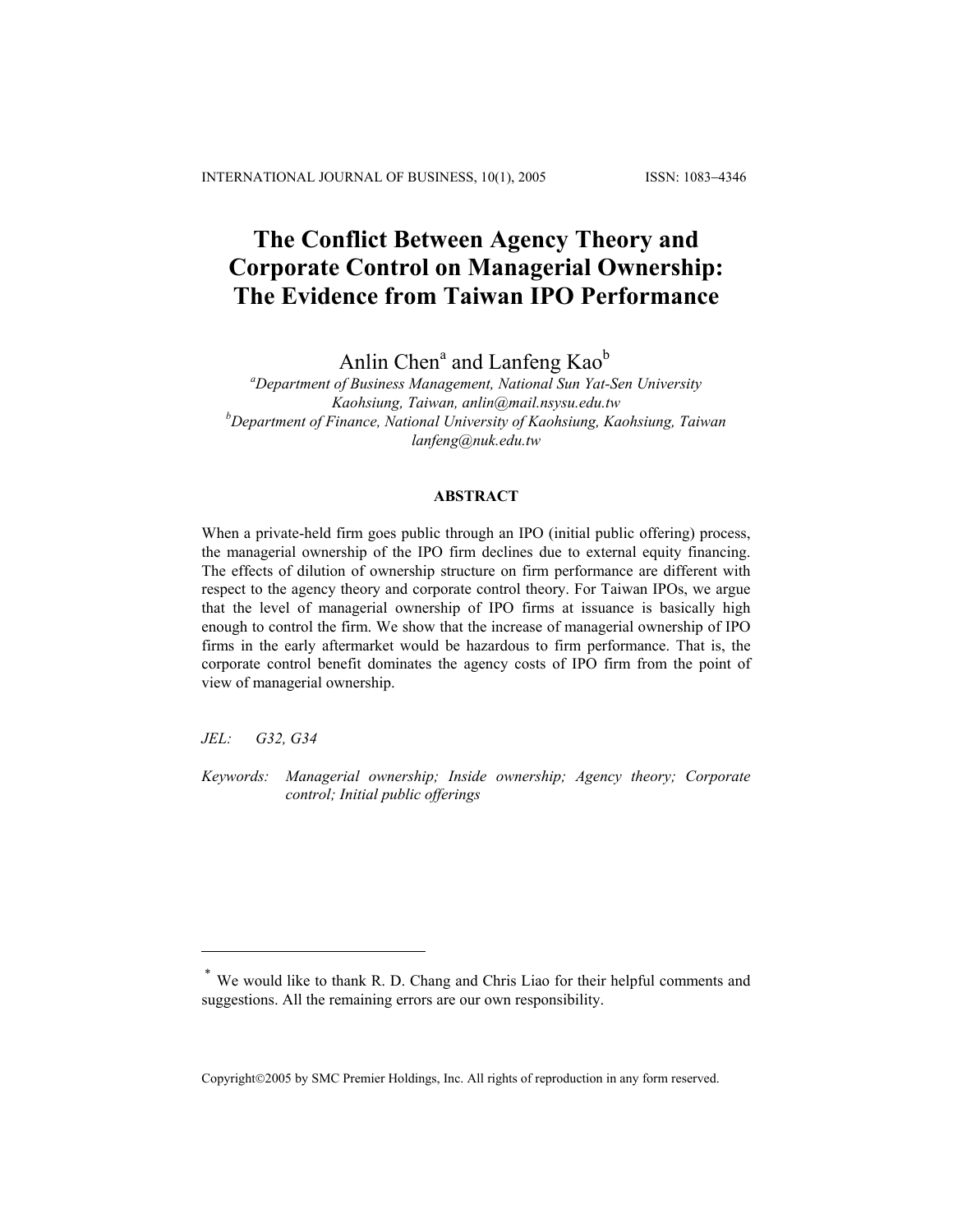#### **I. INTRODUCTION**

The ownership structure of a firm is documented to be influential to its firm performance. Leland and Pyle (1977) argue that the ownership structure is a signal of the firm value. The ownership of a firm consists of managerial ownership, institutional ownership and individual ownership. If we consider the managers or the institutional investors have better understanding about the firm value, the proportion of shares owned by the managers or institutional investors conveys a signal about the value of the firm to the outside investors. Therefore, the stock price reacts to the change of the ownership structure. However, the effect of ownership structure change on the stock performance is undecided. The increase of the managerial ownership should convey a positive signal to the firm value because the benefit of the shareholders is connected to the benefit of insider manager. That is, the agency cost is reduced to raise the firm value when managers own more shares. On the other hand, the increase of the managerial ownership causes the managers to gain more power to control the firm and reduces the chance of being taken over. Firm value should decline if there is no potential raider to challenge the incumbent of the firm.

Morck, Shleifer and Vishny (1988) argue that the effect of managerial ownership on the stock performance depends on the level of managerial ownership. When the managerial ownership is too low to be significant to control over the firm, the increase of managerial ownership facilitates the managers to control the firm and keeps the benefit of managers and outside investors closer. On the other hand, when the level of managerial ownership is high enough to control the firm, the managers do not need extra shares to gain control. Thus, increase of the managerial ownership deteriorates the possibility of outside management to offer a bid to the firm. Therefore, with a low level of managerial ownership, the increase of managerial ownership raises the value of the firm. Nevertheless, with a high level of managerial ownership, the increase of managerial ownership decreases the value of the firm.

Practically, unless the managerial ownership is more than 50% it is difficult to tell whether or not a certain level of managerial ownership is high enough to control the firm. If we can find a specific sample whose managers own enough shares to control the firm, we can then test if the increase of managerial ownership decreases the value of the firm. That is, the loss of benefit of being taken over is greater than the benefit of saving agency cost.

A privately owned company can go public and raise capital through an initial public offering (IPO). Rule 144A imposes a lock-up period for the incumbent shares to be sold to the public.<sup>1</sup> The lock-up period, typically, is 3 years. With the lock-up shares, the incumbent is forced to own enough shares to control the firm at the early stage of issuance. Therefore, the sample of IPO firms provides a good sample to test whether the increase of the managerial ownership decreases the value of the firm. In Taiwan, the initial incumbents experience regulations similar to Rule 144A to lock their initial shares up to three years. In this paper, we examine the conflict between agency cost and corporate control benefit with a sample of Taiwan IPOs.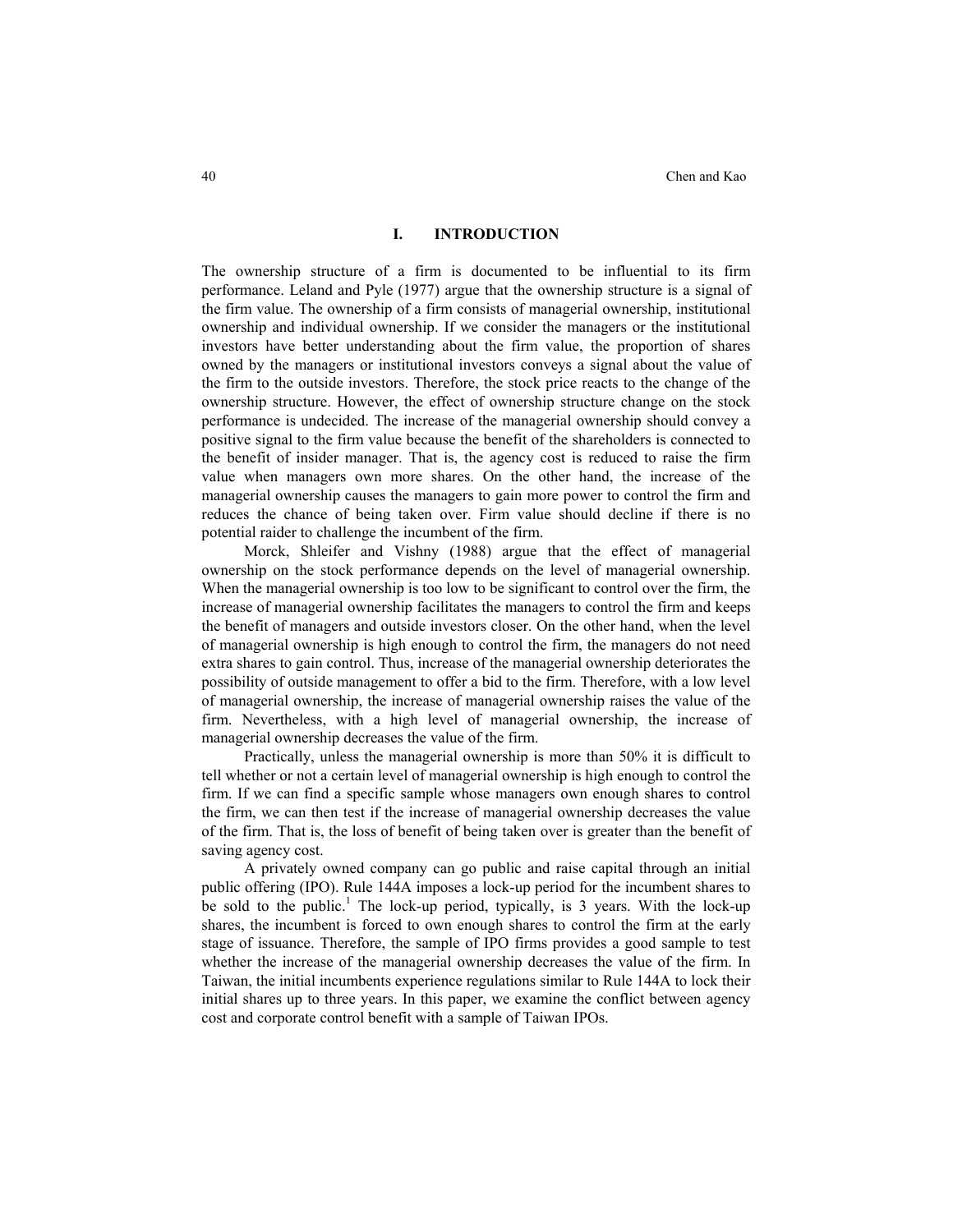From the statistic data of Taiwan Stock Exchange (2002), the proportion of securities transactions by foreign institutional investors increases from 0.49% in 1993 to 6.6% in 2002. Obviously, foreign institutional investors become more and more interested in Taiwan securities markets and raise their securities transactions dramatically from 1993 to 2002. Besides, Taiwan stock market has also attracted the interests of the academicians recently such as Chen and Tu (2002), Lang and Lee (1999) and Titman and Wei (1999). Taiwan stock market is considered as the least one on the major Asian stock markets to be affected by the 1997 Asian financial crisis. The crisis starting on July 2, 1997 causes the Thai market to decline by 29.1%, the Malaysia market to decline by 44.5% and the Korean market to decline by 49.5% in the subsequent six months. However, the crisis simply causes Taiwan market to decline by 9.3%. The Asian stock markets except Japan are typically characterized as small capitalization and high volatility.<sup>2</sup> The Taiwan stock market has been the most volatile market in Asia. Due to the increasing interest of foreign investors and the specific market characteristics, it is important to examine the behaviors of Taiwan securities for the benefit of the international investors.

The remaining of the paper is organized as follows. Section 2 discusses the ownership structure of major East Asian stock markets. In section 3, we present our hypotheses. Data source, variable definition and descriptive statistics are presented in section 4. Section 5 describes the empirical results. Finally, section 6 concludes.

# **II. THE OWNERSHIP STRUCTURE OF MAJOR EAST ASIAN STOCK MARKETS**

This paper examines the ownership structure of Taiwan IPO firms. Taiwan stock market is somewhat different from those of other Asia stock markets. In this section, we analyze the ownership structure of major East Asian stock markets including Japan, Korea, Malaysia, Singapore and Taiwan and report the characteristics of East Asian stock markets in Table 1.

From Table 1, we can see that the proportions of domestic individual investors for the stock markets of Japan, Korea, Malaysia, Singapore and Taiwan are 26.4%, 39%, 17.4%, 15.0% and 58.0%, respectively. Obviously, relative to other East Asian stock markets, Taiwan stock market has more individual investors. Compared to other East Asian stock markets, the proportion of domestic institutional investors (8.1%) in Taiwan stock market is the smallest one. If individual investors are less informed and more sentimental than the institutional investors, we expect that institutional investors are more likely to make money in Taiwan stock markets. In fact, Chang (1998a, 1998b) and Yu and Lai (1999) show that the securities dealers and institutional investors beat the market in Taiwan stock markets. Besides, Taiwanese investors that follow institutional investors' transaction also earn abnormal returns. Table 1 also indicates that less foreign investors invest in Taiwan stock market (7.2% of the investors in Taiwan stock market is foreign investors) relative to other East Asian stock markets of Japan (12.4%), Korea (12.4%), Malaysia (19.6%) and Singapore (10.0%). Hence, the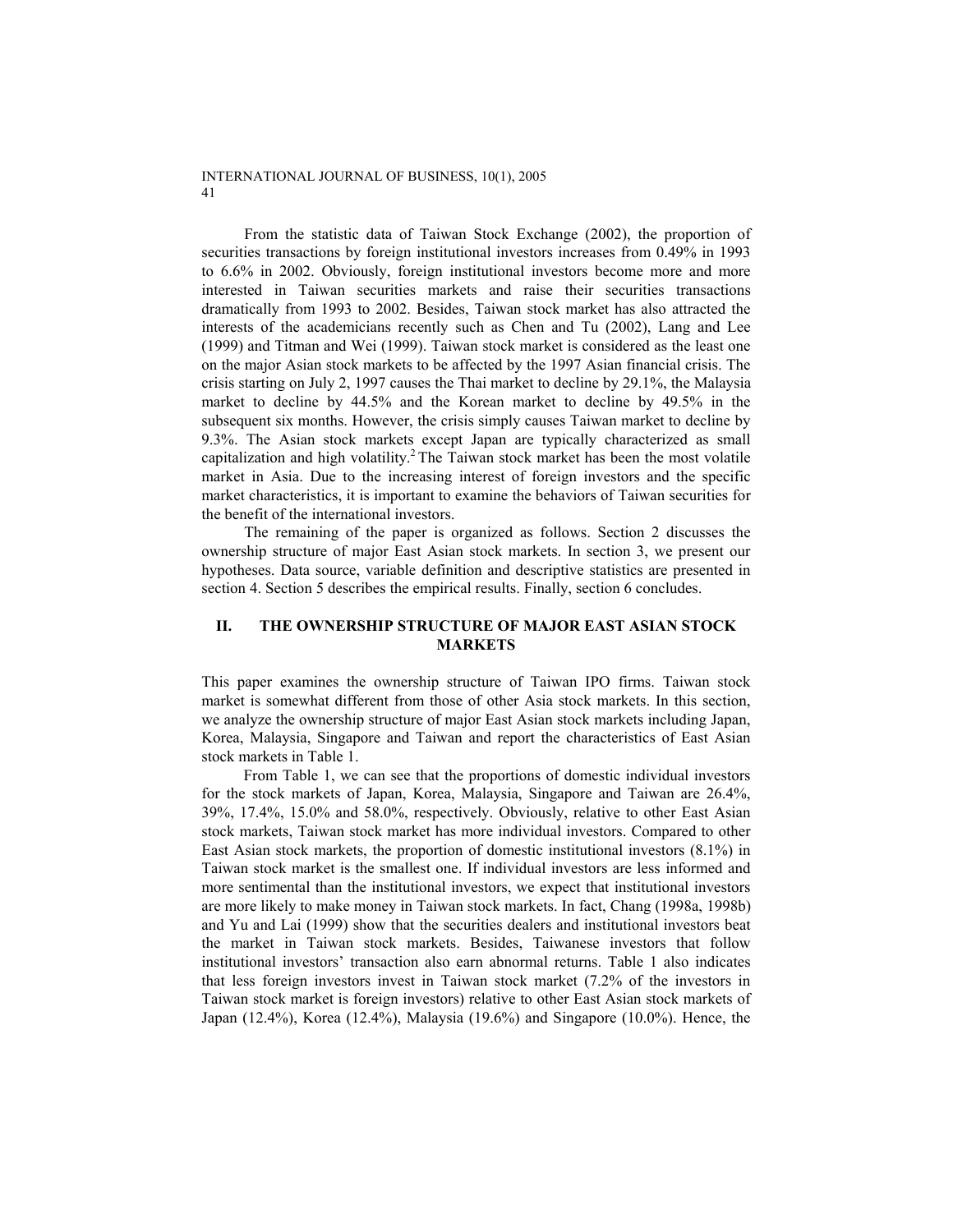examination of ownership structure in Taiwan is beneficial to those institutional investors who are seeking a stock market full of unformed individuals.

|                                                   | Japan    | Korea    | Malaysia | Singapore | Taiwan  |
|---------------------------------------------------|----------|----------|----------|-----------|---------|
| Domestic individual<br>investors                  | $26.4\%$ | 39.0%    | 17.4%    | $15.0\%$  | 58.0%   |
| Domestic institutional<br>investors               | 37.0%    | $13.7\%$ | 38.3%    | $41.0\%$  | 8.1%    |
| Domestic non-financial<br>institutional investors | $23.7\%$ | 17.3%    | 16.7%    | 38.0%     | 26.8%   |
| Foreign investors                                 | 12.4%    | $12.4\%$ | 19.6%    | $10.0\%$  | $7.2\%$ |

|                                                          | Table 1 |  |
|----------------------------------------------------------|---------|--|
| The ownership structure of major East Asia stock markets |         |  |

Source: FIBV, Focus, Dec 2000.

Claessens, Djankov and Lang (2000) examine the separation of ownership and control in nine East Asia countries, especially to what extent is the corporate control concentrated in families? They find that in most of East Asia countries, the controlling shareholders (or controlling families) typically gain control by pyramid structure and cross-holding. Separation of management from ownership control is rare. Even though there is a separation between ownership and management, Claessens, Djankov and Lang argue that there is no separation between control and management in East Asia countries.

Claessens, Fan and Lang (2002) investigate the benefits and related agency costs of group affiliations in East Asia countries. A group is a number of firms that are linked through stock-pyramids and cross-ownership. They show that there are gains from group affiliations. Nevertheless, the gains from group affiliations are significantly affected by the agency problem. They also argue that older and slow-growing firms benefit from group affiliations while younger and growing firms suffer from group affiliations.

This paper is other than Claessens, Djankov and Lang (2000) and Claessens, Fan and Lang (2002). Claessens, Djankov and Lang (2000) focus on ownership structure of ownership structure of corporations in East Asia countries while Claessens, Fan and Lang (2002) examine the agency costs resulting from group affiliations of firms in East Asia countries. This paper examines the relationship between ownership structure and stock performance with a sample of Taiwan IPOs. Claessens, Djankov and Lang (2000) do not examine the effect of ownership on firm performance. On the other hand,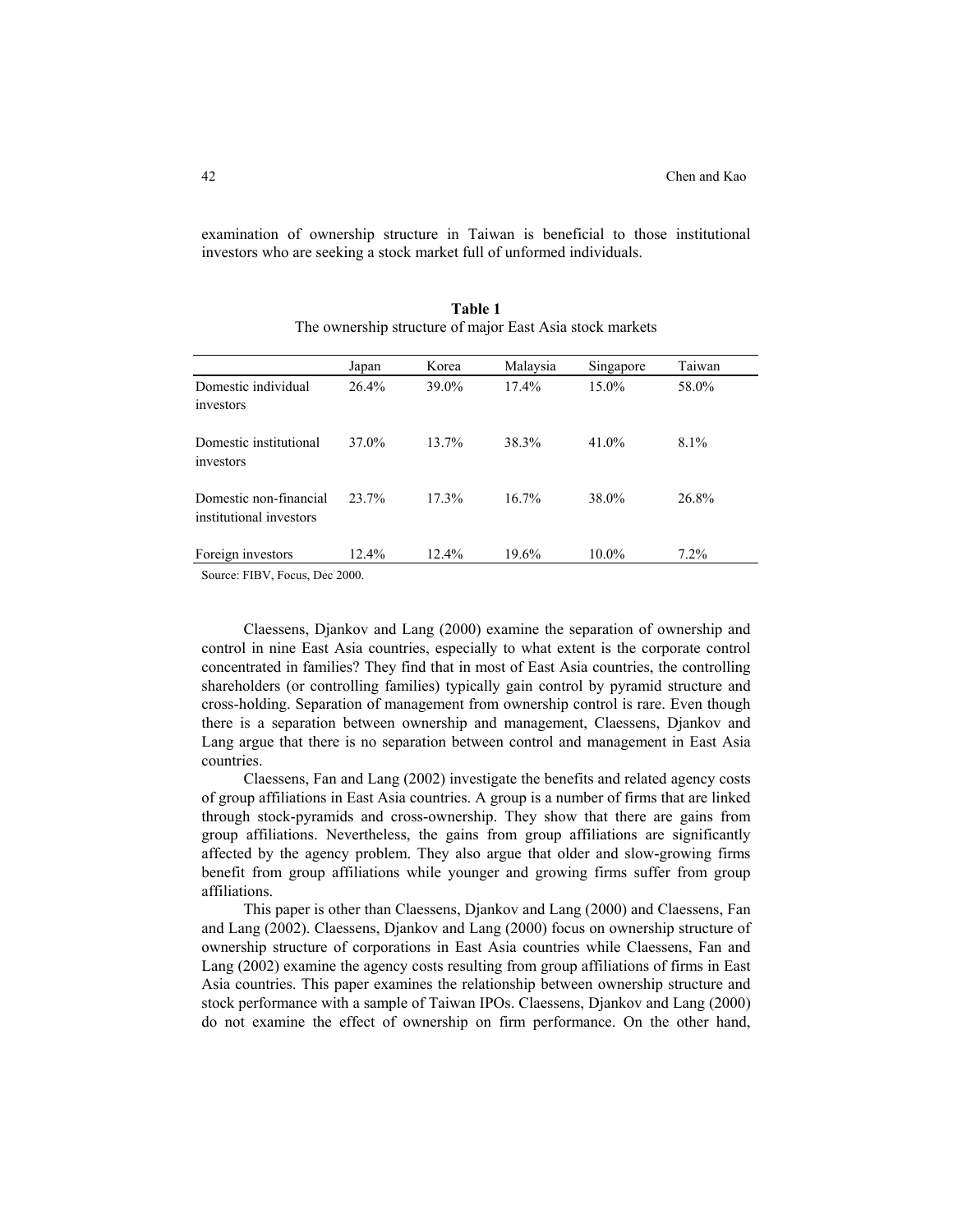Claessens, Fan and Lang (2002) use a sample of firms long after IPOs (the average years since IPOs is 24.82). Therefore, firms in the sample of Claessens, Fan and Lang (2002) are not subject to any limitation on selling shares and are subject to lose control when facing with takeover threat from outside raiders. The reason why this paper uses IPO sample in the early aftermarket is to investigate a sample of firms free of threat of takeover.

#### **III. HYPOTHESES**

From a theoretical point of view, Shleifer and Vishny (1986) argue that large shareholders have an incentive to monitor managers for their own interests. They regard the existence of large shareholders as a monitoring mechanism on the behaviors of managers and argue that the presence of large stockholders is good for the value of the firm. Bathala, Moon and Rao (1994) and Seetharaman, Zane and Bin (2001) also support the claim that institutional investors play an important role in monitoring the activities of management and in reducing agency problems. Therefore, we hypothesize that

## *Hypothesis 1: The increase of institutional ownership is positively related to IPO stock performance.*

Managerial ownership structure is related to the firm performance. However, the effect of managerial ownership structure on firm performance is twofold. Agency cost theory and corporate control theory examine the relationship between the ownership structure and firm performance from different angles. Jensen and Meckling (1976) formulate the agency problem that arises when managers own only parts of the ownership of the firm. The partial ownership causes the manager to exploit the outside ownership of the firm. Hence, the partial ownership decreases the value of the firm. Leland and Pyle (1977) show that the managerial ownership is a signal to convey the information of firm value to the outsiders. Basically, the agency theory and signaling hypothesis argue that the higher the managerial ownership, the higher the value of the firm. Oswald and Jahera (1991), Makhija and Spiro (2000) and Cole and Mehran (1998) find evidence to support the positive relation between share value and managerial ownership.

On the other hand, Jensen and Rubuck (1983) indicate that managerial entrenchment implies that the higher the managerial ownership the lower the value of the firm. Stulz (1988) argues that the incumbents are typically against hostile takeover. The premium of hostile takeover would be able to raise the value of share of target firms. Therefore, hostile takeover benefits the target shareholders. If managerial ownership is raised to be high enough to get rid of hostile takeover, the firm value decreases. Israel (1992) and Stulz, Walking and Song (1990) also indicate that the high enough managerial ownership will decrease the possibility of a tender offer by raiders. Typically, a tender offer would benefit the shareholders of the target firm and increase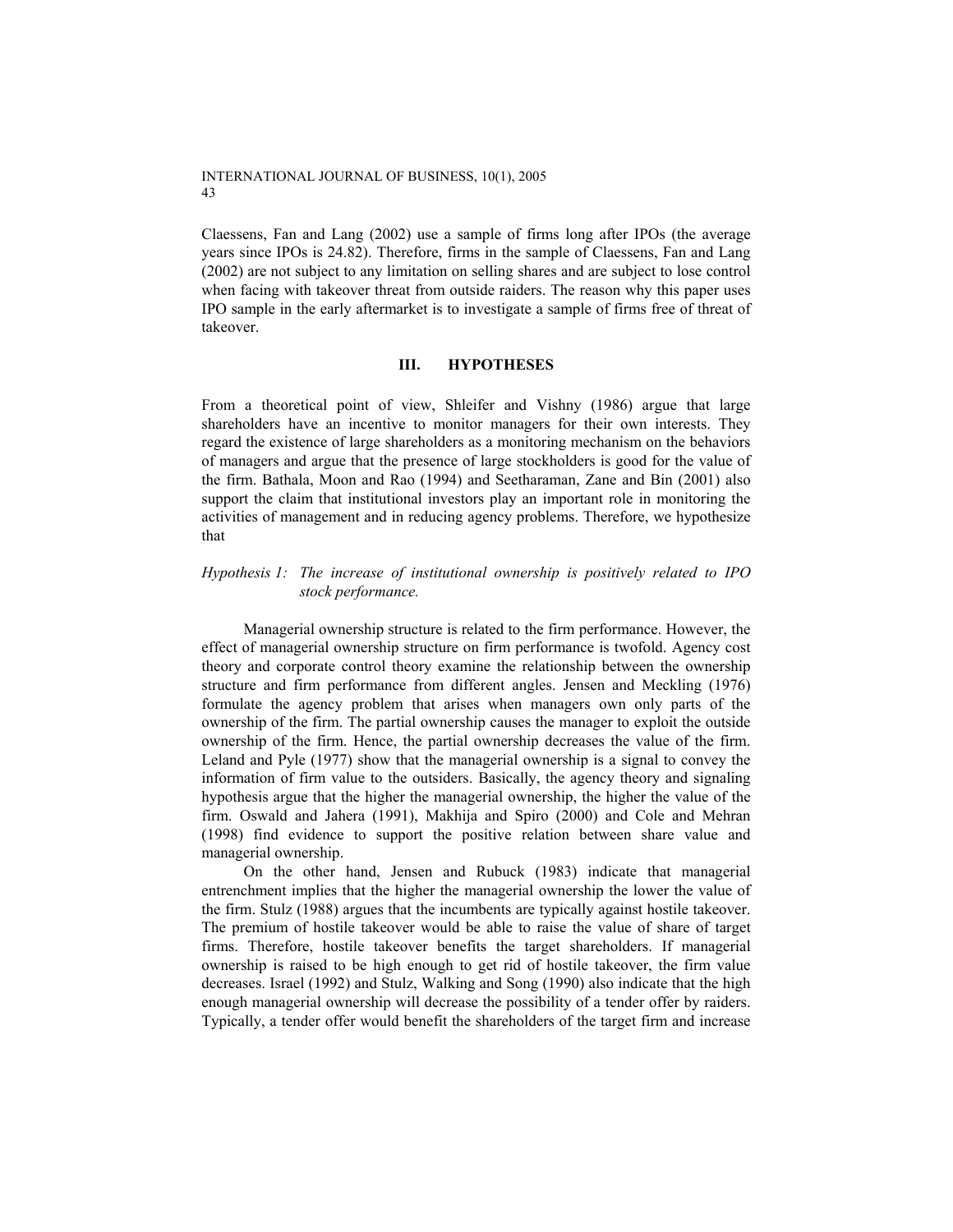the value of the firm. With respect to corporate control theory, the managerial ownership will hurt the wealth of outside shareholders and decrease the value of the firm.

Prior studies basically focus on the relation between initial performance of IPOs and IPO ownership structure. Grinblatt and Hwang (1989) and Filatotchev and Bishop (2002) show that firm's equity retained by the insiders conveys a positive signal to the market and thus reduces the extent of underpricing of IPOs. Nevertheless, the relation between ownership structure and IPO long-run performance attracts little attention. Goergen (1998) examines ownership of German IPOs and its impact on IPO long-run performance. Goergen (1998) argues that IPO long-run underperformance cannot be attributed to the agency conflicts caused by the reduction in original stockholders' ownership. Schurmann and Korfgen (1997) and Ehrhardt and Nowak (2003) provide evidence that even years after IPOs, the founding owners in Germany still keep considerable corporate control. Ehrhardt and Nowak (2003) also point out that a high concentration of voting rights in German IPOs leading to poor IPO long-run performance.

With the costs and benefits of managerial ownership, the relationship between firm value and managerial ownership is not linear. At a low level of managerial ownership, the increase of managerial ownership improves the firm value. Nevertheless, at a high level of managerial ownership, the increase of managerial ownership decreases the value of the firm. However, it is difficult to tell whether a level of managerial ownership of a certain firm at a certain time is high or low. As in Germany, Taiwan IPOs are the firms just offered to the public and their managerial ownership is generally locked up to 3 years. Therefore, we argue that the managerial ownership of an IPO firm in the early aftermarket is at a high level. Consistent with Ehrhardt and Nowak (2003) and Goergen (1998), we argue that the increase of managerial ownership of IPO firms would hurt the value of the firms and the non-linear relationship between the managerial ownership and firm value should not exist which leads to the hypotheses below.

- *Hypothesis 2: The increase of ownership of board of directors is negatively related to IPO stock performance.*
- *Hypothesis 3: The relationship between ownership of board of directors and IPO stock performance is monotonic and without piecewise effect.*

Aggarwal and Rivoli (1990) examine the one-year holding period returns and the one-year aftermarket returns of IPOs and find that the long-run performance of IPOs is worse than the market performance. Aggarwal and Rivoli argue that the IPO long-run underperformance may be due to fads or speculative bubbles in the early aftermarket stage.

Ritter (1991) shows that the average three-year holding period returns of IPOs are worse than the returns of market indices and the returns of the matching firms. Aggarwal and Rivoli (1990) and Ritter (1991) argue that the negative long-run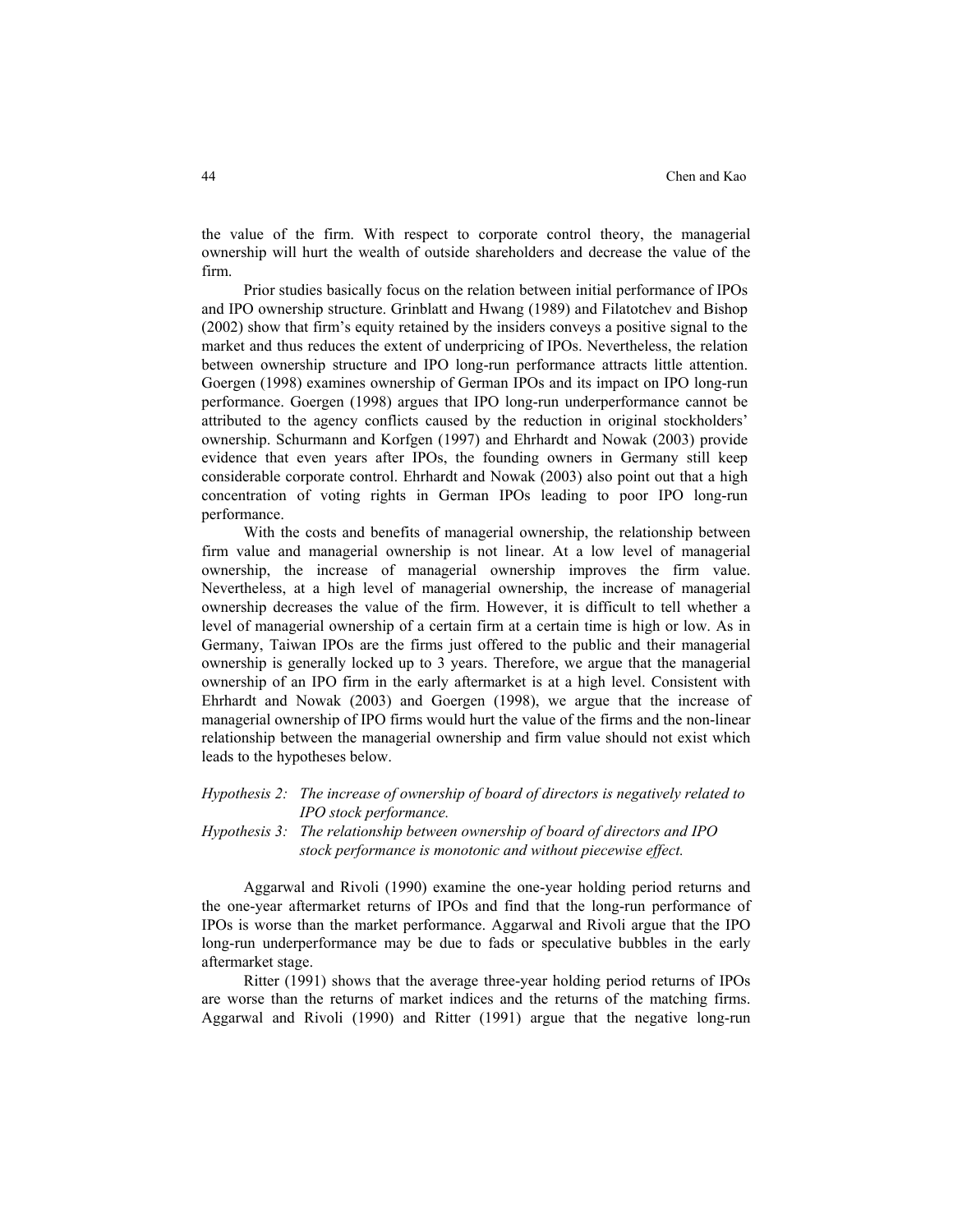performance of IPOs may be attributed to fads in the IPO market. Jain and Kini (1994) and Mikkelson, Partch and Shah (1997) indicate that a significant decline in operating performance is found in the IPO aftermarket. Obviously, the poor operating performance should influence the performance of IPO share in the stock market. We therefore propose the following hypothesis.

*Hypothesis 4: There is a positive relationship between IPO operating performance and its stock performance in the early aftermarket.* 

## **IV. DATA SOURCE, VARIABLE DEFINITION AND DESCRIPTIVE STATISTICS**

Data for this paper consists of initial public offerings issued in Taiwan collected from the Status of Securities Listed on Taiwan Stock Exchange over the period from 1992 to 1999. Since we focus on the relationship between the performance of IPOs and the IPO managerial ownership within three years after issuance, the IPO firms in the sample must exist long enough (3 years) for evaluation. Thus, IPOs issued after 1996 and IPOs delisted from the exchange within three years after issuance are deleted from the sample. Furthermore, IPOs requiring full delivery are excluded from the sample.<sup>3</sup> Our final sample consists of 133 IPOs. The ownership of board of directors at issuance, offer price, number of shares offered, offer date, auditor and underwriter of issuance are collected from the prospectus of IPO firms. The IPO returns, return on assets (ROA), ownership of board of directors, and institutional ownership<sup>4</sup> after issuance are downloaded from TEJ (Taiwan Economic Journal) database.<sup>5</sup>

IPO initial return is typically measured by day one return of the IPO. However, due to price limit in Taiwan stock market, day one return is not enough to measure IPO initial return. Instead, we define IPO initial return by the first trading price not hitting the price limit as follows.<sup>6</sup>

$$
R_1 = \frac{P_s - P_0}{P_0} \tag{1}
$$

where,  $R_1$  is the IPO initial return;  $P_s$  is the first IPO market price not hitting the price limit;  $P_0$  is the IPO offer price.

The age of an IPO firm is defined as the number of years from the establishment date of the firm to the offer date. The establishment date of a firm is reported in the preliminary prospects of an IPO. Ritter (1991) indicates that the age of an IPO may be related to the risk level of the firm. Furthermore, an older IPO firm may have more information revealed to the public before issuance. Therefore, the age of an IPO would influence the pricing of the IPO share, transaction price in the right aftermarket and thus the initial return.

The closing prices after issuance, the transaction prices of all other securities and the daily returns of securities are collected from the TEJ database. The 90-day T-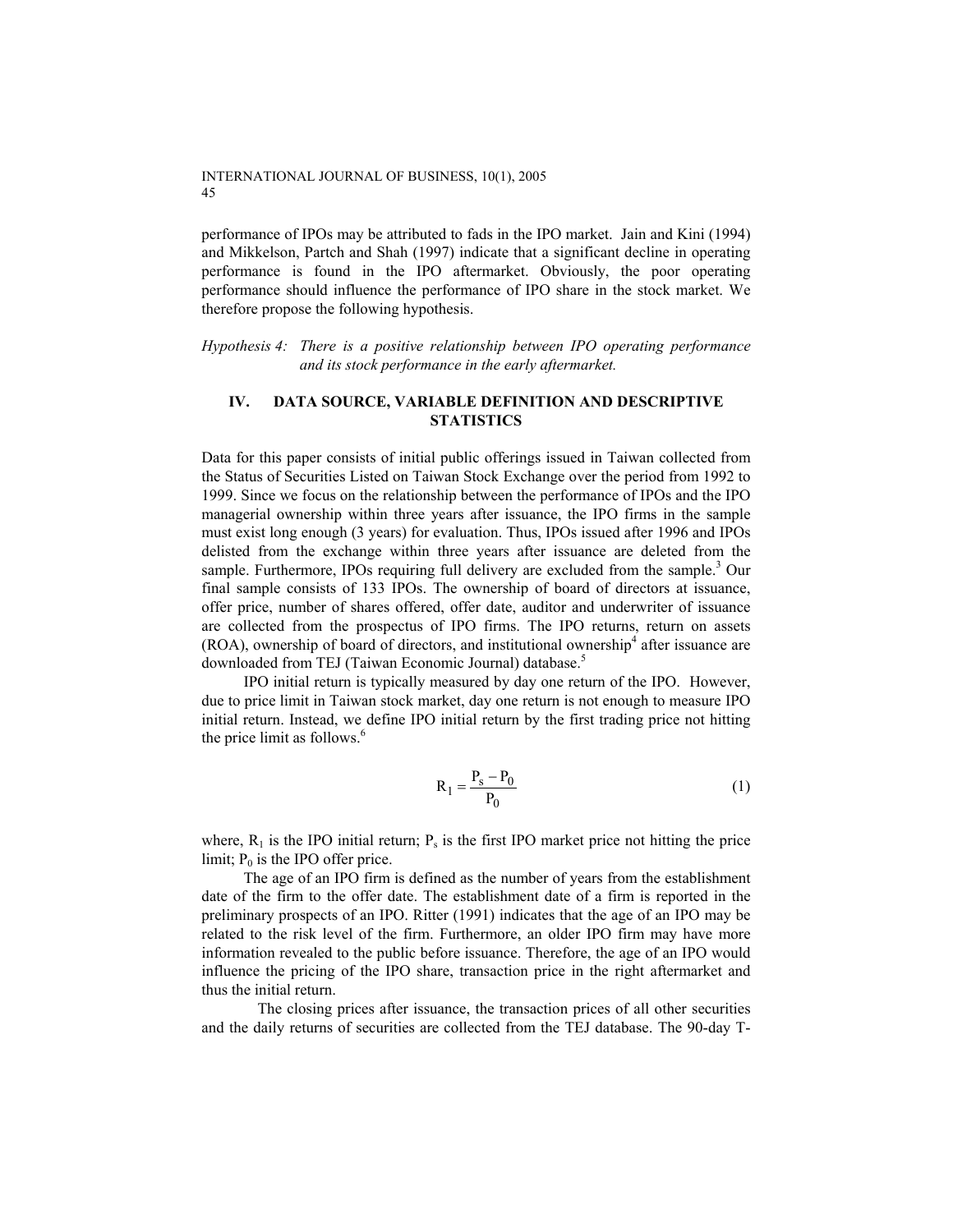bill rate is employed as a proxy for the riskless rate. Further, we use the Taiwan Stock Index (TAIEX) return as the market return. The data of T-bill rates and TAIEX returns are also provided by TEJ.

We calculate the returns of IPO firms over three years after issuance to measure the value or the performance of IPOs. Fama and French (1993) and Carhart (1997) show that a multi-factor model explain the expected returns of assets more accurately than the traditional market model. In this paper, the performance of IPOs over three years after issuance is measured by Jensen's alpha under the Carhart (1997) model. Explicitly, the IPO performance with initial return is measured by the following regression:

$$
R_{it} - R_{ft} = \alpha_{iT} + \beta_{iT} [R_{mt} - R_{ft}] + s_{iT} SMB_t + h_{iT} HML_t
$$
  
+
$$
+ m_{iT} MOMENTUM_t + \varepsilon_{it}, t=1, 2, ..., T
$$
 (2)

where  $\alpha_{iT}$  is the intercept term of the regression, which is also known as the Jensen's alpha under Carhart model (hereafter, Carhart  $\alpha$ ) measuring the performance of IPO<sub>i</sub> from issuance to the T-<sup>th</sup> day after issuance; SMB<sub>t</sub> is the size risk premium;  $HML_t$  is the book-to-market risk premium; MOMENTUM<sub>t</sub> is the factor-mimicking portfolio for the six-month momentum of stock returns. The market factor is simply the market return measured by the TAIEX return. For the size factor, and the book-to-market factor, we mimic the procedure of forming portfolios proposed by Fama and French  $(1993)$ .<sup>7</sup>

The IPO performance without initial return is measured by the following regression:

$$
R_{it} - R_{ft} = \alpha_{isT} + \beta_{isT} [R_{mt} - R_{ft}] + s_{isT} SMB_t + h_{isT} HML_t
$$
  
+
$$
+ m_{isT} MOMENTUM_t + \varepsilon_{it}, t = s, s+1, s+2, ..., T
$$
 (3)

where  $\alpha_{\text{isT}}$  is the Carhart  $\alpha$  measuring the performance of IPO<sub>i</sub> from day s to day T after issuance. Day s is the first day with trading price not hitting the price limit on that day.

Carter and Manaster (1990) point out that IPOs underwritten by prestigious underwriters are less risky and their initial returns are smaller than those underwritten by non-prestigious underwriters. Furthermore, Carter, Dark and Singh (1998) also show that IPOs by prestigious underwriters experience better long-run performance. In this paper, we argue that the prestigious underwriters likely will underwrite more and larger offerings than non-prestigious underwriters. Therefore, we measure underwriter prestige by calculating the market share of the underwriter based on IPO proceeds from 1992 to 1996. We form a measure for underwriter prestige as follows: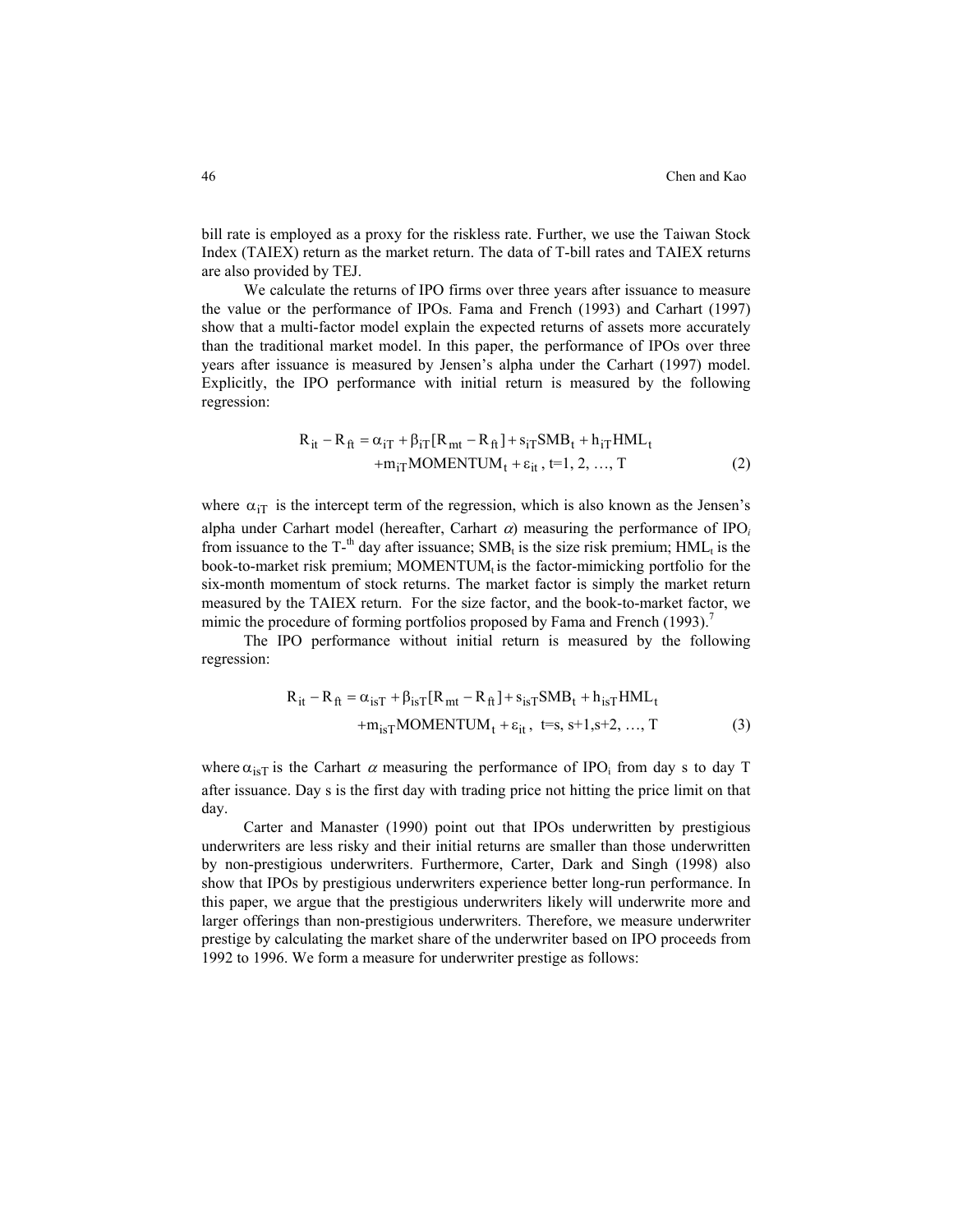Underwriter prestige = 
$$
\frac{\sum_{i=1}^{nj} \text{proceeds}}{\text{Total IPC proceeds issued from 1992 to 1996}} \tag{4}
$$

where proceeds<sub>i</sub> is the product of offer price and the number of shares offered for IPO<sub>i</sub>;  $n_i$  is the number of IPOs in the sample underwritten by underwriter  $j_i$ 

Beatty (1989) argues that prestige of auditors conveys information about the risk characteristics of IPOs. Similar to the measure for underwriter prestige, we define auditor prestige by measuring the market shares of the auditor in the IPO market. Variable definition is reported in Table 2.

> **Table 2** Definition of variables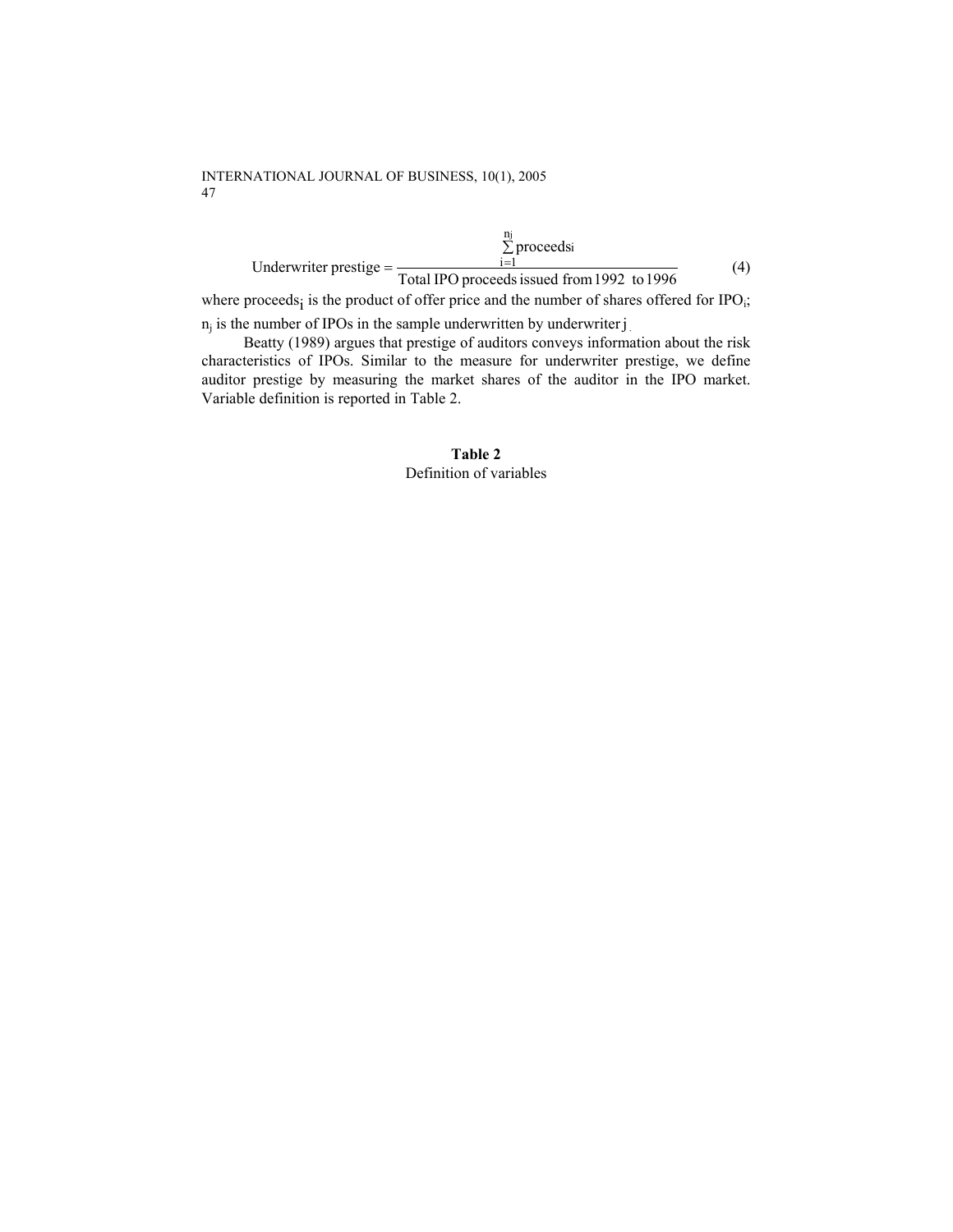| Variable                             | Description                                                                                        |
|--------------------------------------|----------------------------------------------------------------------------------------------------|
| Initial return                       | (The first market price of an IPO when not hitting the price limit -                               |
|                                      | offer price) / offer price                                                                         |
| Initial market return                | (market index on the first day when the IPO price does not hit the                                 |
|                                      | price limit - market index on offer date) / market index on offer                                  |
|                                      | date                                                                                               |
| Proceeds (Million NT                 | The product of the offer price and the number of shares offered on                                 |
| dollars)                             | an IPO.                                                                                            |
| Age                                  | Years from the established date to offer date of an IPO.                                           |
| Carhart $\alpha$ with initial return | The intercept term of                                                                              |
|                                      | $R_{it} - R_{ft} = \alpha_{iT} + \beta_{iT} [R_{mt} - R_{ft}] + s_{iT} SMB_t + h_{iT} HML_t +$     |
|                                      | $m_{iT}$ MOMENTUM <sub>t</sub> + $\varepsilon_{it}$ , t = 1,2,, T                                  |
| Carhart $\alpha$ without initial     | The intercept term of                                                                              |
| return                               | $R_{it} - R_{ft} = \alpha_{isT} + \beta_{isT} [R_{mt} - R_{ft}] + s_{isT} SMB_t + h_{isT} HML_t +$ |
|                                      | $m_{isT}$ MOMENTUM <sub>t</sub> + $\varepsilon_{it}$ , t = s, s + 1, s + 2,, T                     |
|                                      | Day $s$ is the first day that IPO price does not hit the price limit.                              |
| Level change of ownership            | (Board of directors ownership at year $3$ ) – (Board of directors                                  |
| of board of directors                | ownership at year 0).                                                                              |
| Percent change of ownership          | (Board of directors ownership at year 3) / (Board of directors                                     |
| of board of directors                | ownership at year 0).                                                                              |
| Level change of institutional        | (Institutional ownership at year $3$ ) – (Institutional ownership at                               |
| ownership                            | year $0$ ).                                                                                        |
| Percent change of                    | (Institutional ownership at year 3) / (Institutional ownership at                                  |
| institutional ownership              | year $0$ ).                                                                                        |
| A                                    | The cut-off point of piecewise regression.                                                         |
| D                                    | Dummy variable; D=1 if ownership>the cut-off point, D=0                                            |
|                                      | otherwise.                                                                                         |
| Industry change of                   | The industry average of level change or percent change of                                          |
| ownership                            | institutional ownership and ownership of board of directors.                                       |
| <b>ROA</b>                           | The average Return on Assets during the first three years of an                                    |
|                                      | IPO.                                                                                               |
| Auditor reputation                   | The market share of the auditor for an IPO.                                                        |
| Underwriter prestige                 | The market share of the lead underwriter for an IPO.                                               |

In Table 3, we provide the descriptive statistics of the IPO characteristics. Table 3 shows that the mean initial return of IPOs in Taiwan is 38.389% (with median of 29.410%). These findings are quite different from the previous findings related to IPOs issued in U.S. Ibbotson and Ritter (1995) indicate that IPOs in U.S. experience huge initial return, however, with median close to zero. The mean market return compared to IPO initial return is 0.297%. Thus, the IPO investments earn 38.092% more than the market. The average proceeds of IPOs in the sample is 430 million NT dollars (medium=380 million), and thus we have positive skewed IPOs proceeds size. Before issuance, Taiwan IPOs have been existed for 18.038 years on average. That is, IPOs in Taiwan could be well-known to the public at issuance.<sup>8</sup> The average 3-year long-run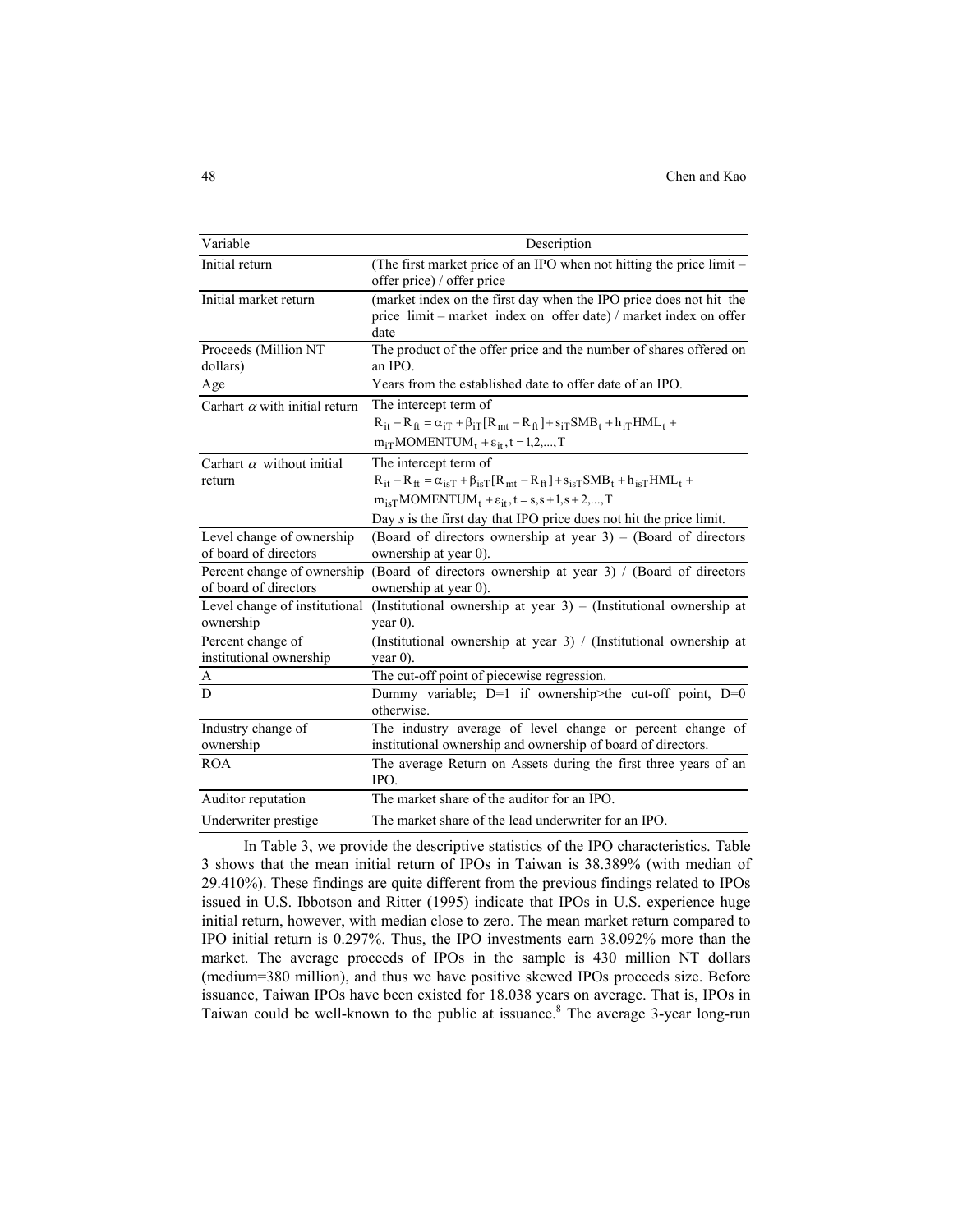performance excluding initial returns is -11.743%. That is, IPOs in Taiwan also experience poor long-run performance as documented in US market.<sup>9</sup> The ownership of board of directors declines by 5.8%. However, the institutional ownership slightly decreases by 0.4%. The magnitude of decline of ownership of board of directors is significantly larger than that of institutional ownership. If we assume that the institutional investors are sophisticated enough to detect the performance of the IPO firms, the institutional investors will reduce their holdings once they expect that the value of IPO firms will decline. If the decrease of ownership of board of directors is harmful to the firm value, the institutional investors will reduce their ownership to avoid the decline of firm value due to agency costs resulting from the drop of managerial ownership (Jensen and Meckling, 1976). Therefore, the insignificant decline of institutional ownership along with significant decline of ownership of board of directors implies that the agency costs resulting from the decline of ownership of board of directors are not severe. The average ROA of IPO firms is 0.951% which is close to the median 0.960%. The average market shares of the auditor and lead underwriter are 9.5% and 10.1%, respectively.

## **V. EMPIRICAL RESULTS**

The paper examines the potential agency problem and the corporate control associated with ownership structure of the IPO firms. Basically, a high level of managerial ownership and/or the institutional ownership is good for reducing agency costs of the firms. However, the high level of managerial ownership also reinforces the corporate control of the incumbent and hurts the potential offers of outside raiders. We examine the relationship between the stock performance and the institutional ownership and the relationship between stock performance and managerial ownership.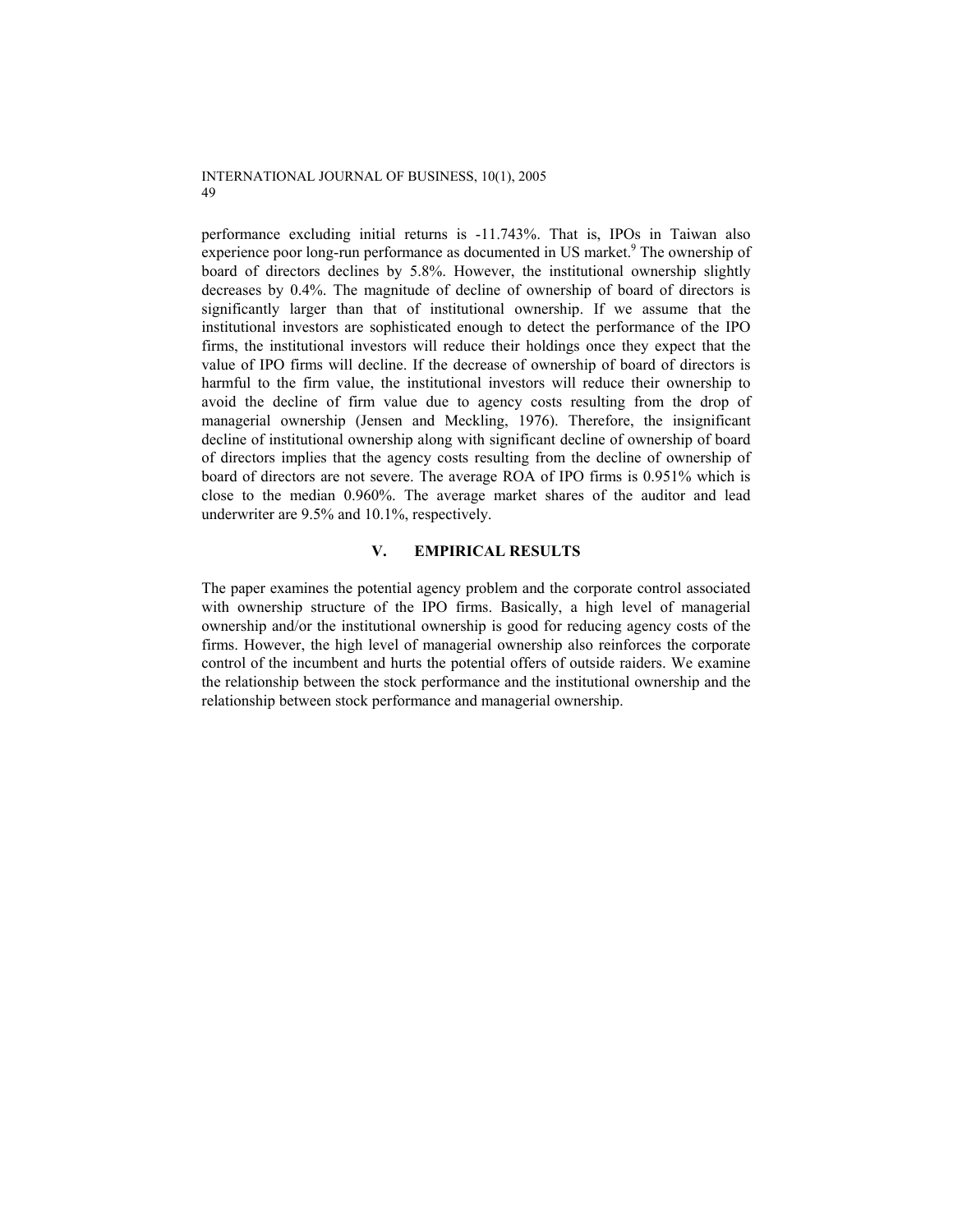# **Table 3**  Descriptive statistics

Descriptive statistics for the IPO initial return, initial market return, performance, ownership, proceeds, age, auditor reputation and underwriter prestige. Our data consist of 133 IPOs issued in Taiwan from 1992 to 1996.

|                                                          | Mean       | Standard<br>deviation | Maximum  | Median      | Minimum     | T-value  |
|----------------------------------------------------------|------------|-----------------------|----------|-------------|-------------|----------|
| Initial return                                           | 38.389%    | 32.484%               | 165.74%  | 29.410%     | $-23.580%$  | 14.901   |
| Initial market<br>return                                 | 0.297%     | 7.378%                | 25.125%  | 0.658%      | $-8.960%$   | 0.528    |
| Proceeds (Million<br>NT\$)                               | 430        | 493                   | 3737     | 380         | 107         | 10.055   |
| Age                                                      | 18.038     | 8.703                 | 43       | 17          | 5           | 23.901   |
| Carhart $\alpha$<br>with initial return                  | 26.370%    | 71.040%               | 270.910% | 16.230%     | $-135.16%$  | 4.280    |
| Carhart $\alpha$<br>without<br>initial return            | $-11.743%$ | 70.767%               | 229.320% | $-21.711\%$ | $-149.575%$ | $-1.914$ |
| Level change of<br>ownership<br>of board of<br>directors | $-5.80%$   | 9.9%                  | 8.8%     | $-3.2%$     | $-91.5%$    | $-6.724$ |
| Percent<br>change of ownership<br>of board of directors  | 73.3%      | 35.8%                 | 211.0%   | 72.9%       | $0.1\%$     | 23.594   |
| Level<br>change of<br>institutional<br>ownership         | $-0.004%$  | 0.176%                | 0.525%   | 0.001%      | $-0.459%$   | $-0.262$ |
| <b>ROA</b>                                               | 0.951%     | 2.045%                | 6.300%   | 0.960%      | $-6.670%$   | 5.360    |
| Auditor<br>reputation                                    | 9.5%       | 6.8%                  | 22.7%    | 9.5%        | 0.1%        | 16.176   |
| Underwriter<br>prestige                                  | 10.1%      | 8.4%                  | 25.7%    | 5.1%        | 0.2%        | 13.734   |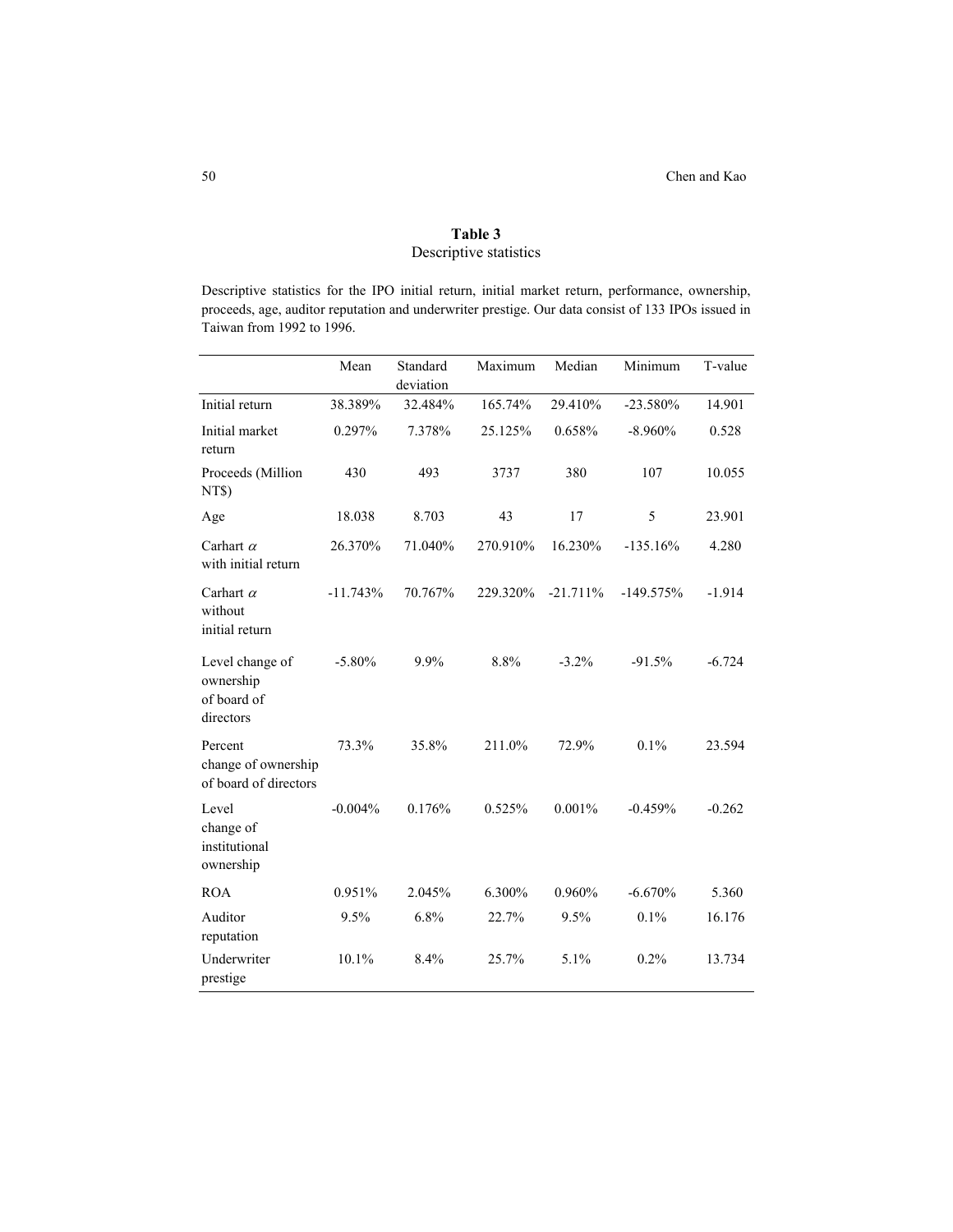#### **A. The stock performance and institutional ownership**

Pound (1988) and McConnell and Servaes (1990) show that the institutional investors own better monitoring power over the firm. The institutional ownership also serves as a signal for the value of the firm. Therefore, we expect that the higher the institutional ownership, the better the stock performance. The 3-year after issuance stock performance is measured by the  $\alpha$  in equations (2) and (3). The control variables consist of the reputation of auditor, the reputation of underwriter, IPO proceeds, age of IPO firm at issuance, and the IPO initial returns. These control variables are known as influential factors for IPO stock performance. Our result of the relationship between stock price and institutional ownership is reported in Table 4. From columns 1 and 2 of Table 4, we can see that no matter the stock performance is measured with or without its initial return, both the level change and percent change of institutional ownership are significantly and positively related to stock performance. Panel A of Table 4 reports the coefficient and p-value of level change of institutional ownership on Carhart  $\alpha$  with initial return is 0.942 and 0.073, respectively; the coefficient and p-value of percent change of institutional ownership on Carhart  $\alpha$  with initial return is 0.558 and 0.031, respectively. Panel B of Table 4 reports the relation between ownership structure and stock performance measured by Carhart  $\alpha$  without initial return. Panel B of Table 4 also shows that the increasing of institutional ownership raises IPO stock performance. Our result is consistent with the agency theory arguing that the stronger the outside monitoring power, the higher the value of the firm.

For the control variables, we find that age of issuing firm is negatively related to IPO three-year performance after issuance while IPO initial return is positively related to its three-year performance. Basically, the older firms will be less risky in operations and thus the price performance of stock is more stable also. Therefore, we find a negative relationship between age and IPO performance. Ritter (1991) shows that IPO initial return is negatively related to its long-run performance due to speculative bubbles or fads. Table 4 indicates that initial returns are positively related to long-run performance including initial returns but negatively related to long-run performance excluding initial returns. These results imply that the initial return dominates the longrun performance and that fads exist in IPO early aftermarket.

## **B. The stock performance and ownership of board of directors**

Agency theory and signaling hypothesis argue that the increase of the managerial ownership is good to the value of the firm leading to a positive stock price reaction. The corporate control theory is against the implication of agency theory and signaling hypothesis, and implies that the high level of ownership of managers deteriorates the firm value. Morck, Shleifer and Vishny (1988) show that there is a non-linear relationship between managerial ownership and firm value. When the managerial ownership is at a low level, the managerial ownership is positively related to its firm value. On the other hand, when the managerial ownership is at a high level, the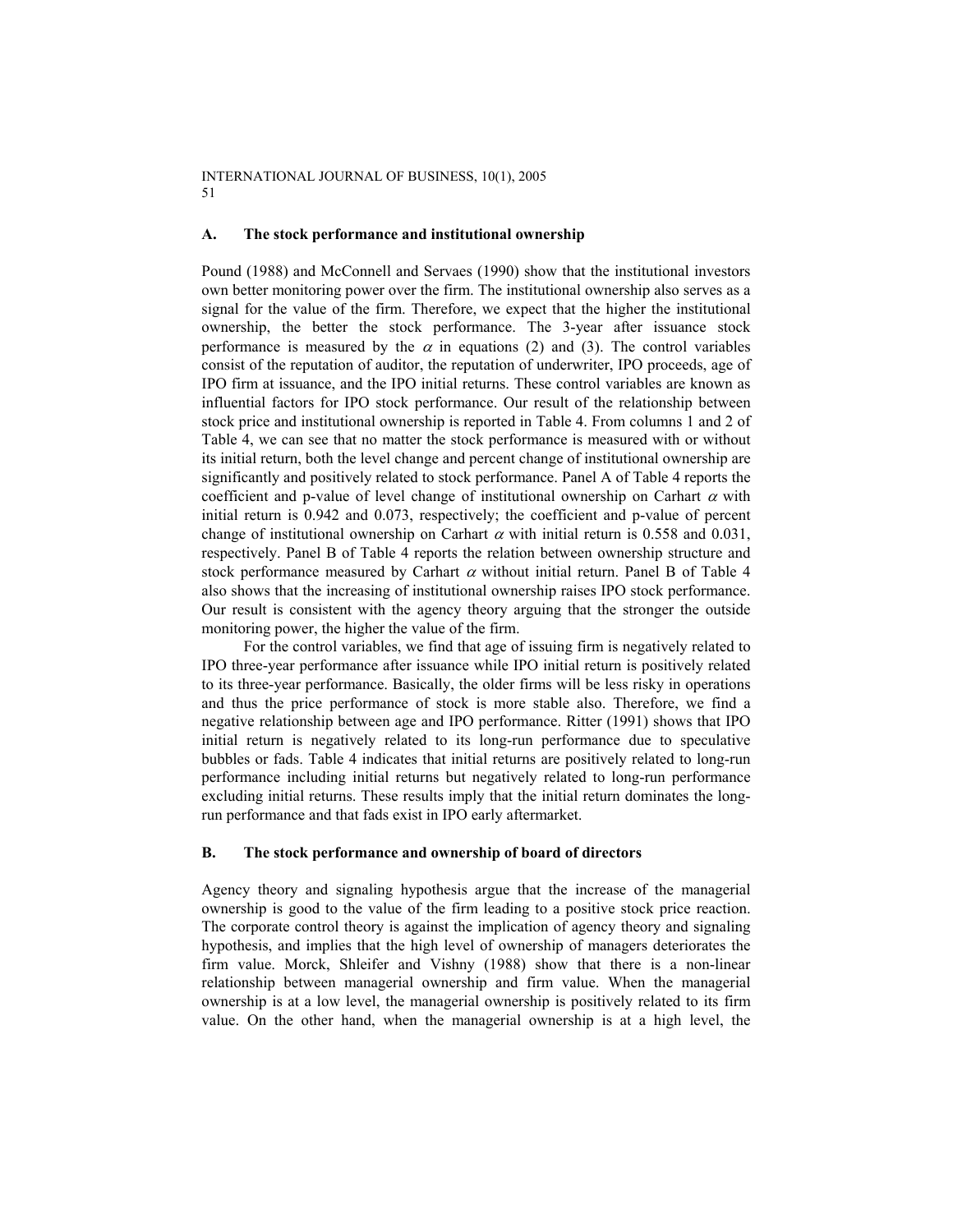managerial ownership is negatively related to its firm value. From a sample of Taiwan IPOs, we argue that the level of managerial ownership of IPOs in the early aftermarket is high enough to get rid of potential threat of being taken over due to the lock-up period of IPO shares. Thus, the increase of managerial ownership is harmful to the value of the firm. Therefore, the increase of managerial ownership leads to a decline in stock price.

Columns 3 and 4 of Table 4 report the relationship between the IPO stock performance and the change of ownership of board of directors with several control variables. The ownership of board of directors of the IPO firm is the proxy variable for managerial ownership.

## **Table 4**

#### The relation between stock performance and ownership structure

The relation between stock performance measured by Carhart  $\alpha$  and ownership of board of directors and the relation between stock performance and institutional ownership controlling for auditor reputation, underwriter prestige, proceeds, age and initial return. In the parentheses are the p-values. \*, \*\* and \*\*\* represent the significance levels of 10%, 5% and 1%, respectively.

| Panel A: Carhart $\alpha$ is measured with initial return |            |              |              |              |  |
|-----------------------------------------------------------|------------|--------------|--------------|--------------|--|
| Intercept                                                 | 270.847    | 230.816      | 224.398      | 345.869      |  |
|                                                           | $(0.069)*$ | (0.119)      | (0.125)      | $(0.041)$ ** |  |
| Level change of ownership of                              | 0.942      |              |              |              |  |
| institutional investors                                   | $(0.073)*$ |              |              |              |  |
| Percent change of ownership of                            |            | 0.558        |              |              |  |
| institutional investors                                   |            | $(0.031)$ ** |              |              |  |
| Level change of ownership of                              |            |              | $-239.825$   |              |  |
| board of directors                                        |            |              | $(0.037)$ ** |              |  |
| Percent change of ownership of                            |            |              |              | $-9.812$     |  |
| board of directors                                        |            |              |              | $(0.070)*$   |  |
| Industry change of ownership                              | $-0.525$   | $-1.617$     | 307.569      | $-75.344$    |  |
|                                                           | (0.318)    | $(0.073)*$   | (0.305)      | (0.216)      |  |
| Auditor reputation                                        | $-36.158$  | 18.435       | $-4.146$     | 0.147        |  |
|                                                           | (0.776)    | (0.885)      | (0.973)      | (0.999)      |  |
| Underwriter prestige                                      | 62.128     | 66.054       | 91.397       | 65.181       |  |
|                                                           | (0.475)    | (0.451)      | (0.289)      | (0.452)      |  |
| Ln(proceeds)                                              | $-18.044$  | $-15.577$    | $-14.630$    | $-19.407$    |  |
|                                                           | (0.116)    | (0.171)      | (0.203)      | (0.107)      |  |
| Age                                                       | $-1.718$   | $-1.750$     | $-1.750$     | $-1.833$     |  |
|                                                           | $(0.051)*$ | $(0.045)$ ** | $(0.042)$ ** | $(0.035)$ ** |  |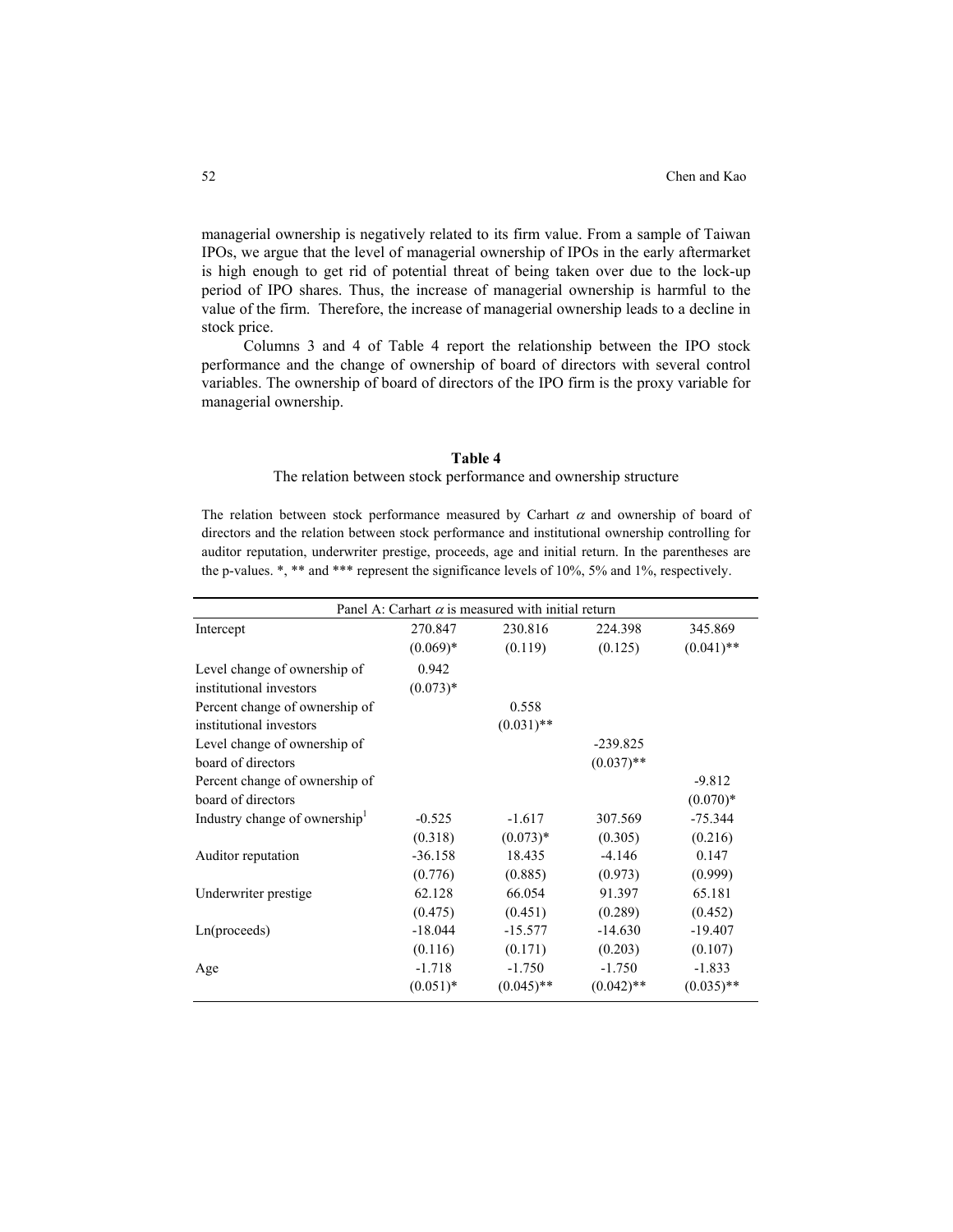| Initial return                            | 0.787      | 0.725                                                         | 0.659        | 0.734        |
|-------------------------------------------|------------|---------------------------------------------------------------|--------------|--------------|
|                                           | $(0.069)*$ | $(0.089)*$                                                    | $(0.042)$ ** | $(0.084)$ ** |
| $R^2$                                     | 0.146      | 0.160                                                         | 0.174        | 0.153        |
| Adjusted $R^2$                            | 0.072      | 0.086                                                         | 0.102        | 0.079        |
| Pr>F                                      | 0.071      | 0.014                                                         | 0.026        | 0.055        |
| N                                         | 110        | 110                                                           | 133          | 133          |
|                                           |            | Panel B: Carhart $\alpha$ is measured without initial return. |              |              |
| Intercept                                 | 268.913    | 225.325                                                       | 222.030      | 350.425      |
|                                           | $(0.077)*$ | (0.135)                                                       | (0.137)      | $(0.043)$ ** |
| Level change of ownership of              | 1.142      |                                                               |              |              |
| institutional investors                   | $(0.067)*$ |                                                               |              |              |
| Percent change of ownership of            |            | 0.615                                                         |              |              |
| institutional investors                   |            | $(0.028)$ **                                                  |              |              |
| Level change of ownership of              |            |                                                               | $-241.010$   |              |
| board of directors                        |            |                                                               | $(0.040)$ ** |              |
| Percent change of ownership of            |            |                                                               |              | $-7.894$     |
| board of directors                        |            |                                                               |              | $(0.076)*$   |
| Industry change of ownership <sup>1</sup> | $-0.499$   | $-1.671$                                                      | 284.248      | $-80.832$    |
|                                           | (0.353)    | $(0.067)*$                                                    | (0.353)      | (0.194)      |
| Auditor reputation                        | $-33.216$  | 25.969                                                        | 0.977        | 2.706        |
|                                           | (0.798)    | (0.843)                                                       | (0.993)      | (0.983)      |
| Underwriter prestige                      | 55.263     | 60.476                                                        | 84.641       | 57.898       |
|                                           | (0.534)    | (0.499)                                                       | (0.337)      | (0.513)      |
| Ln(proceeds)                              | $-17.828$  | $-15.137$                                                     | $-14.521$    | $-19.477$    |
|                                           | (0.128)    | (0.193)                                                       | (0.216)      | (0.113)      |
| Age                                       | $-1.695$   | $-1.707$                                                      | $-1.711$     | $-1.805$     |
|                                           | $(0.060)*$ | $(0.055)*$                                                    | $(0.052)*$   | $(0.042)$ ** |
| Initial return                            | $-2.227$   | $-0.290$                                                      | $-0.355$     | $-2.286$     |
|                                           | $(0.060)*$ | $(0.050)*$                                                    | $(0.040)$ ** | $(0.051)*$   |
| $R^2$                                     | 0.098      | 0.115                                                         | 0.126        | 0.107        |
| Adjusted $R^2$                            | 0.049      | 0.074                                                         | 0.089        | 0.059        |
| Pr>F                                      | 0.088      | 0.001                                                         | 0.034        | 0.086        |
| N                                         | 110        | 110                                                           | 133          | 133          |

# **Table 4 (continued)**

<sup>1</sup> Industry change of ownership is the industry average change of the corresponding independent variable used in the regression. For example, when level change of ownership of institutional investors is employed as an independent variable in the regression the industry change of ownership means the industry average level change of ownership of institutional investors.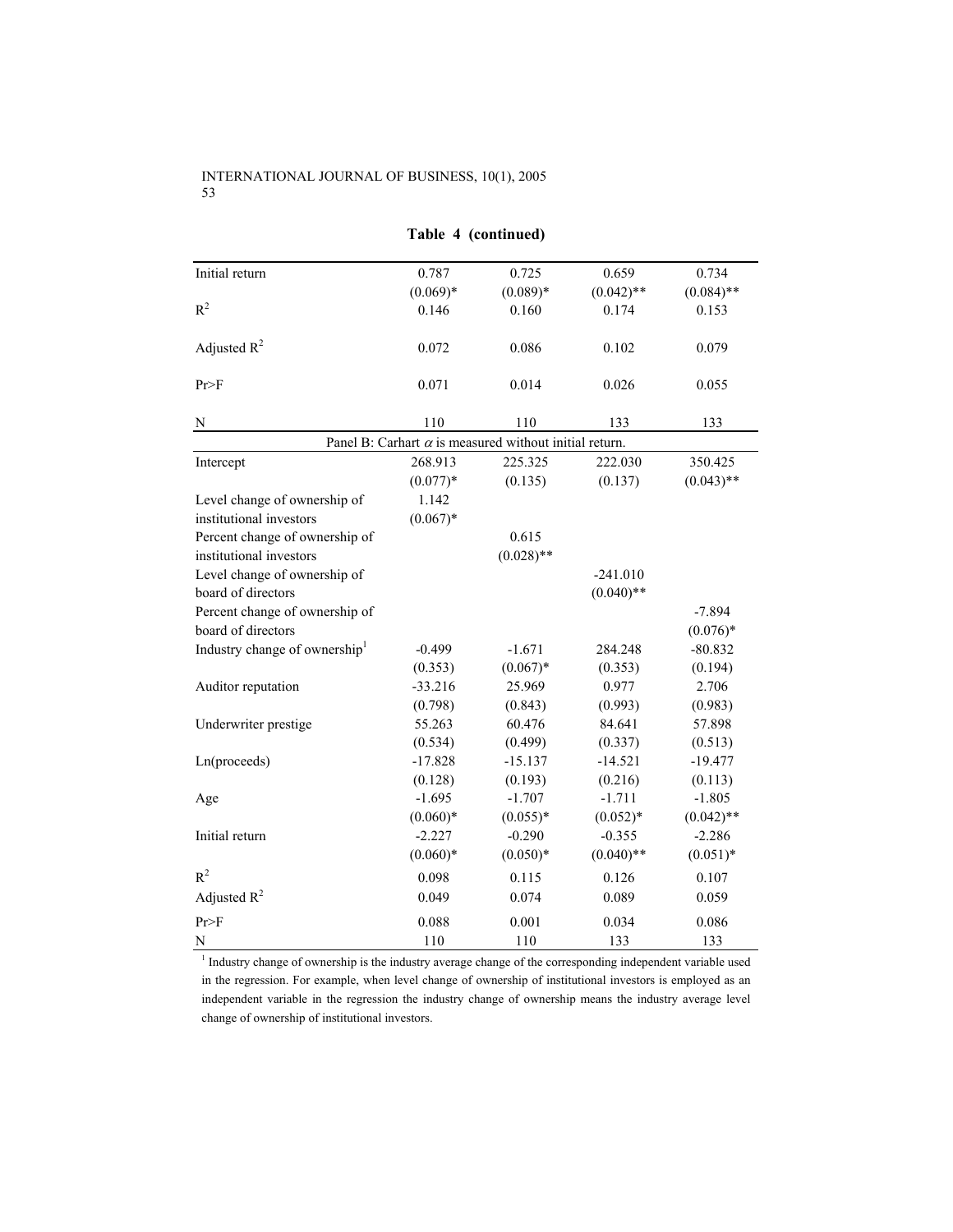Table 4 indicates that the increase of ownership of board of directors will decrease the IPO stock performance. The p-values of level change of board ownership and percent change of board of directors' ownership are 0.037 and 0.070, respectively when Carhart  $\alpha$  measured with initial return. These results imply that the agency cost with respect to the managerial ownership is not as serious as corporate control benefit.

## **C. The agency cost and corporate control benefit of ownership of board of directors**

Morck, Shleifer and Vishny (1988) argue that the relationship between managerial ownership and firm value should be non-linear due to the agency cost and corporate control benefit of managerial ownership. In this paper, we argue that for IPO firms, incumbent managers at the stage of early aftermarket own high enough control over the firms. Since the incumbents already own enough shares to control over the firms, increasing managerial ownership is not helpful to gain control. Instead, the decreasing managerial ownership offers the potential raiders a higher chance to take over the firms. According to the corporate control theory such as Stulz, Walking and Song (1990), the existence of threat of being taken over increases the value of the firm. On the other hand, from the point of view of agency theory, the managers of IPO firms already own the majority of the outstanding shares and thus the benefit of IPO managers is close to the benefit of the firms. Furthermore, IPO lock-up period prevents the managers from selling many shares and thus the decline of managerial ownership is not enough to dispatch the connection between the managers and the IPO firm. The decline of managerial ownership will not cause enough agency costs to hurt the value of the IPO firms. Since the effect of agency cost will be overcome by corporate control effect, there should be no piecewise relationship between managerial ownership and the stock performance in IPO firms. We apply the following piecewise regression to examine the linearity of the relationship between the stock performance and the managerial ownership.

Performance = 
$$
β_0 + β_1
$$
Ownership +  $β_2D$ (Ownership – A) +  $β_3$ Industry  
+ $β_4$ Auditor +  $β_5$ Underwriter +  $β_6$  Proceeds +  $β_7$ Age  
+ $β_8$ Initial return + ε (5)

where Performance=stock performance measured by 3-year Carhart  $\alpha$  with initial return; Ownership=managerial ownership measured by proportion of shares owned by board of directors; D=1 if ownership>A, D=0 otherwise; A=the turning point of the piecewise regression for the managerial ownership; Industry=industry average of ownership; Auditor=auditor reputation measured by market share of auditors; Underwriter=underwriter prestige measured by market share of underwriters; Proceeds=IPO proceeds; Age=age of IPO firm; and Initial return=initial return of IPO firm.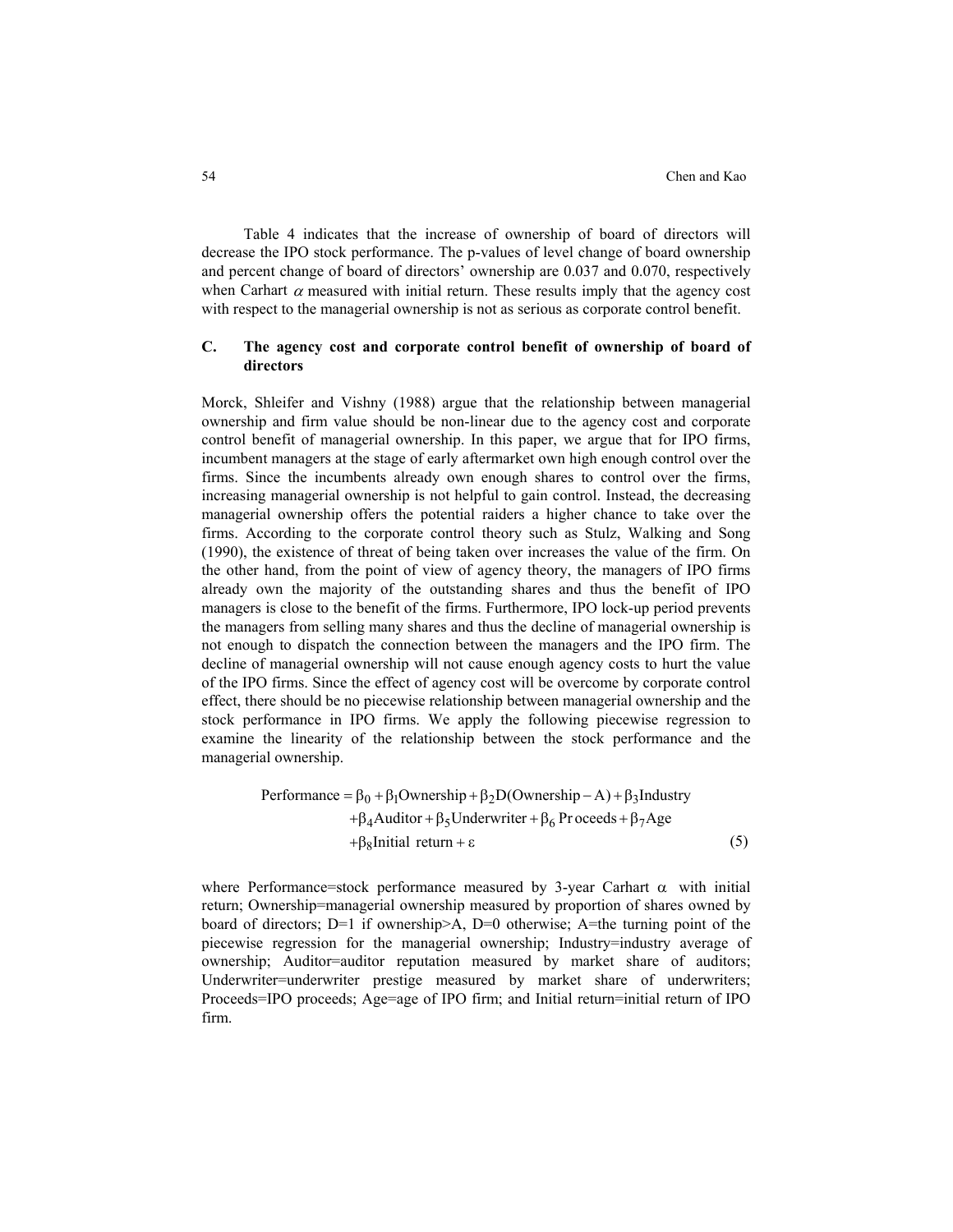## **Table 5**

The linearity between stock performance and ownership of board of directors

The piecewise relation between stock performance measured by Carhart  $\alpha$  and ownership of board of directors controlling for auditor reputation, underwriter prestige, proceeds, age and initial return. The average decline of ownership of board of directors is 0.05. In the parentheses are the p-values. \*, \*\* and \*\*\* represent the significance levels of 10%, 5% and 1%, respectively.

|                                                       | Carhart $\alpha$ with initial return |                                      |                            |                          |  |
|-------------------------------------------------------|--------------------------------------|--------------------------------------|----------------------------|--------------------------|--|
|                                                       | $A = -0.10$                          | $A = -0.05$                          | $A = -0.03$                | $A = -0.01$              |  |
| Intercept                                             | 204.258<br>(0.163)                   | 221.817<br>(0.129)                   | 221.952<br>(0.130)         | 226.670<br>(0.123)       |  |
| Level change of<br>ownership of board of<br>directors | $-506.774$<br>$(0.050)$ **           | $-356.950$<br>$(0.031)$ **           | $-292.005$<br>$(0.041)$ ** | $-224.286$<br>$(0.069)*$ |  |
| D <sub>i</sub> Ñ(Ownership-A)                         | 490.929<br>(0.247)                   | 422.887<br>(0.317)                   | 320.841<br>(0.535)         | $-239.815$<br>(0.724)    |  |
| Industry change                                       | 252.016<br>(0.405)                   | 250.991<br>(0.410)                   | 257.774<br>(0.408)         | 346.205<br>(0.281)       |  |
| Auditor reputation                                    | $-11.034$<br>(0.928)                 | $-16.571$<br>(0.894)                 | $-8.996$<br>(0.942)        | $-6.109$<br>(0.961)      |  |
| Underwriter prestige                                  | 93.314<br>(0.278)                    | 100.858<br>(0.245)                   | 95.720<br>(0.271)          | 90.442<br>(0.297)        |  |
| Ln(Proceeds)                                          | $-16.687$<br>(0.151)                 | $-15.954$<br>(0.168)                 | $-15.239$<br>(0.188)       | $-14.430$<br>(0.212)     |  |
| Age                                                   | $-1.735$<br>$(0.044)$ **             | $-1.748$<br>$(0.042)$ **             | $-1.728$<br>$(0.046)$ **   | $-1.783$<br>$(0.041)$ ** |  |
| Initial return                                        | 0.656<br>$(0.098)*$                  | 0.685<br>$(0.100)*$                  | 0.676<br>$(0.093)*$        | 0.659<br>$(0.097)*$      |  |
| $R^2$                                                 | 0.187                                | 0.184                                | 0.178                      | 0.172                    |  |
| Adj $R^2$                                             | 0.105                                | 0.101                                | 0.094                      | 0.092                    |  |
|                                                       |                                      | Carhart $\alpha$ with initial return |                            |                          |  |
|                                                       | $A = -0.10$                          | $A = -0.05$                          | $A = -0.03$                | $A = -0.01$              |  |
| Pr>F                                                  | 0.029                                | 0.033                                | 0.041                      | 0.045                    |  |
| N                                                     | 133                                  | 133                                  | 133                        | 133                      |  |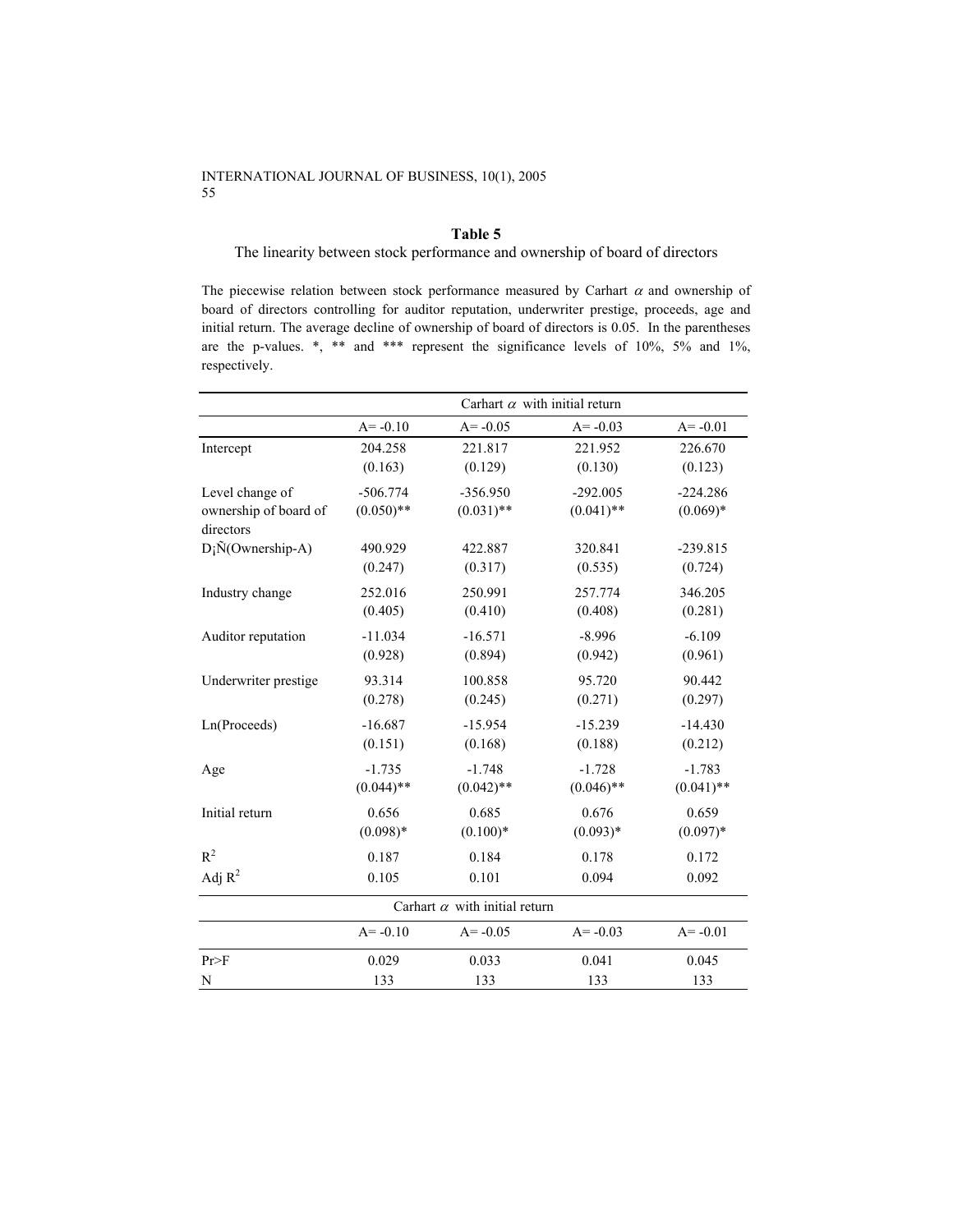Table 5 reports the piecewise regression of stock performance on the board of directors' ownership to capture the non-linearity of the relationship. In Table 5, we try several cut off points for piecewise regression. The average decline of ownership of board of directors is 0.05. The cut off points are in the range of -0.10 to -0.01 because the ownership of board of directors of IPO firms typically declines after issuance. The significance of the cut off points for -0.10, -0.05, -0.03 and -0.01 is 0.247, 0.317, 0.535 and 0.724, respectively. None of the cut off points is significant implying that there doesn't exist a piecewise relationship between managerial ownership and firm value for the IPO firms. Morck, Shleifer and Vishny (1988) argue that when both agency cost and corporate control benefit are both significant for firm value, there should exist a piecewise relationship between the managerial ownership and the value of the firms. Therefore, our results support our argument that for the IPO firms the agency cost is less significant than corporate control benefit. We find that the higher the managerial ownership, the lower the stock performance and that no piecewise relationship between managerial ownership and firm value.

Claessens, Fan and Lang (2002) find that agency problems are important explanatory factors of firm value in East Asia countries except for Japan. Our result is somewhat different from that in Claessens, Fan and Lang (2002) because we use a sample of firms within 3 years after IPOs. Due to the regulation of IPO lock-up period, our sample firms are basically free of threat of takeover. On the other hand, sample firms in Claessens, Fan and Lang (2002) consist of firms long after IPOs (the average year since IPOs is 24.82). Moreover, our finding is consistent with Goergen (1998). Goergen (1998) shows that the long-run performance of German IPOs cannot be explained by agency conflicts. Similar to our sample firms, the founding owners of German IPOs still gain considerable corporate control over 10 years after IPOs (Ehrhardt and Nowak, 2003).

## **D. The operating performance and stock performance**

Obviously, the operating performance should be positively related to the stock performance. Jain and Kini (1994) and Mikkelson, Partch and Shah (1997) show that the decline of operating performance of IPOs is related to the decline of the IPO stock performance. In this paper, we also examine the relationship between the operating performance and stock performance. The stock performance is measured by two variables: Carhart  $\alpha$  with initial return and Carhart  $\alpha$  without initial return. Table 6 indicates that the operating performance is positively related to the stock performance. No matter an investor purchases IPO share from the primary market or the secondary market, he will make more profit if the IPO firms experience better operating performance. Our results are consistent with Jain and Kini (1994) and Mikkelson, Partch and Shah (1997).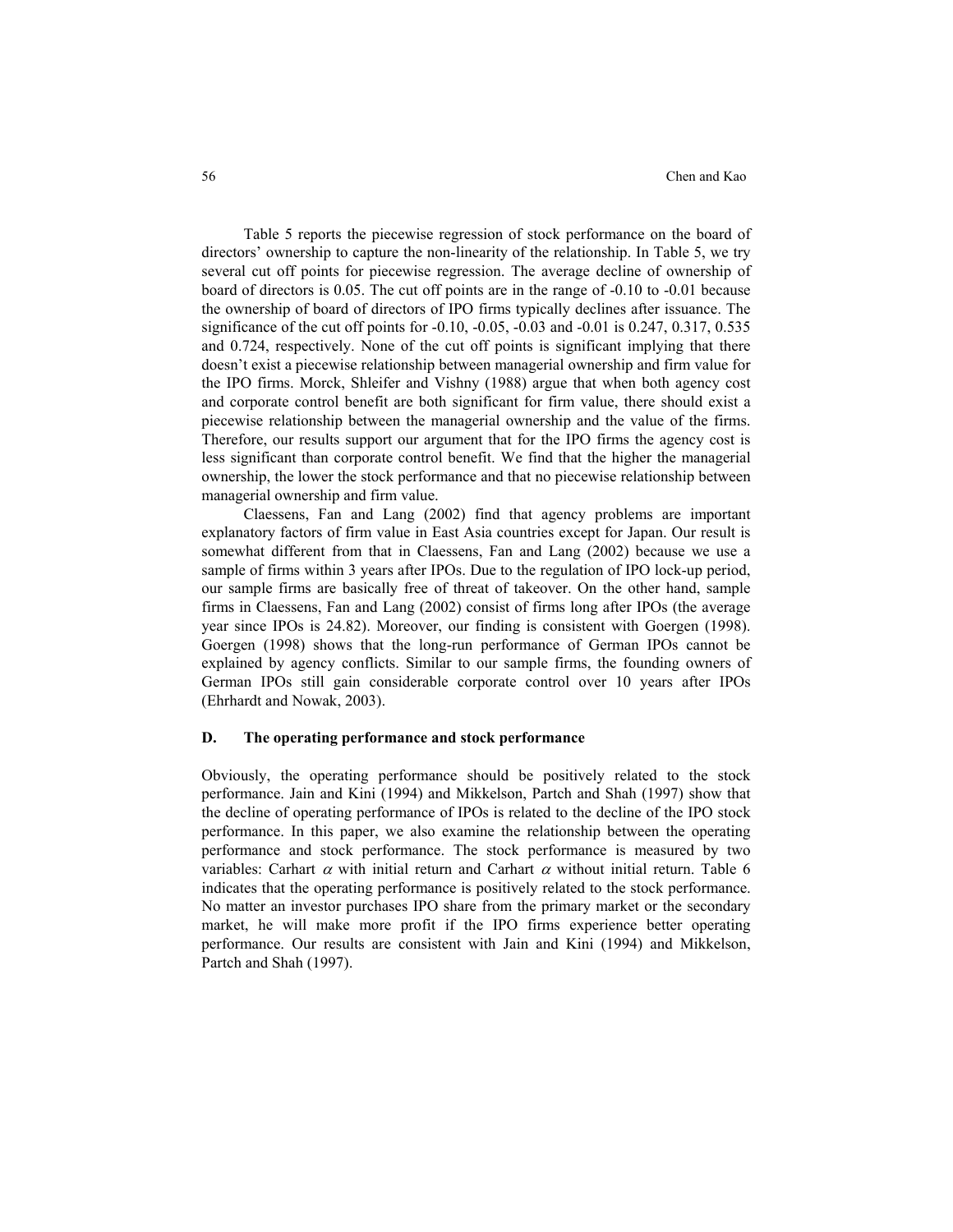#### **Table 6**

## The relation between stock performance and operating performance

The relation between stock performance measured by Carhart  $\alpha$  and operating performance measured by ROA controlling for auditor reputation, underwriter prestige, proceeds, age and initial return. In the parentheses are the p-values. \*, \*\* and \*\*\* represent the significance levels of 10%, 5% and 1%, respectively.

|                      | Carhart $\alpha$ with initial return | Carhart $\alpha$ without initial return |
|----------------------|--------------------------------------|-----------------------------------------|
| Intercept            | 89.025                               | 85.171                                  |
|                      | (0.393)                              | (0.419)                                 |
| <b>ROA</b>           | 12.680                               | 12.788                                  |
|                      | $(0.000)$ ***                        | $(0.000)$ ***                           |
| Auditor reputation   | $-85.317$                            | $-77.952$                               |
|                      | (0.336)                              | (0.384)                                 |
| Underwriter prestige | 60.490                               | 57.268                                  |
|                      | (0.382)                              | (0.413)                                 |
| Ln(Proceeds)         | $-4.042$                             | $-3.852$                                |
|                      | (0.613)                              | (0.634)                                 |
| Age                  | $-2.018$                             | $-1.958$                                |
|                      | $(0.002)$ ***                        | $(0.004)$ ***                           |
| Initial return       | 0.768                                | $-0.227$                                |
|                      | $(0.030)$ **                         | $(0.052)*$                              |
| $R^2$                | 0.239                                | 0.195                                   |
| Adj $R^2$            | 0.202                                | 0.157                                   |
| P>F                  | 0.000                                | 0.000                                   |
| N                    | 133                                  | 133                                     |

## **VI. CONCLUSION**

The managerial ownership is related to the value of the firm and thus the stock performance. However, the effect of managerial ownership on stock performance is two fold. The agency cost theory and signaling hypothesis point out that the managerial ownership is good for stock performance. On the other hand, the corporate control theory argues that the managerial ownership is harmful to the stock performance. With the two-fold effect of managerial ownership on stock performance, previous research argues that the relationship between managerial ownership and stock performance is nonlinear. Similar to German IPOs, the original owners of Taiwan IPOs still control over the firms three years after going public. In this paper, we argue that for the sample of Taiwan IPOs the level of managerial ownership during the IPO lock-up period is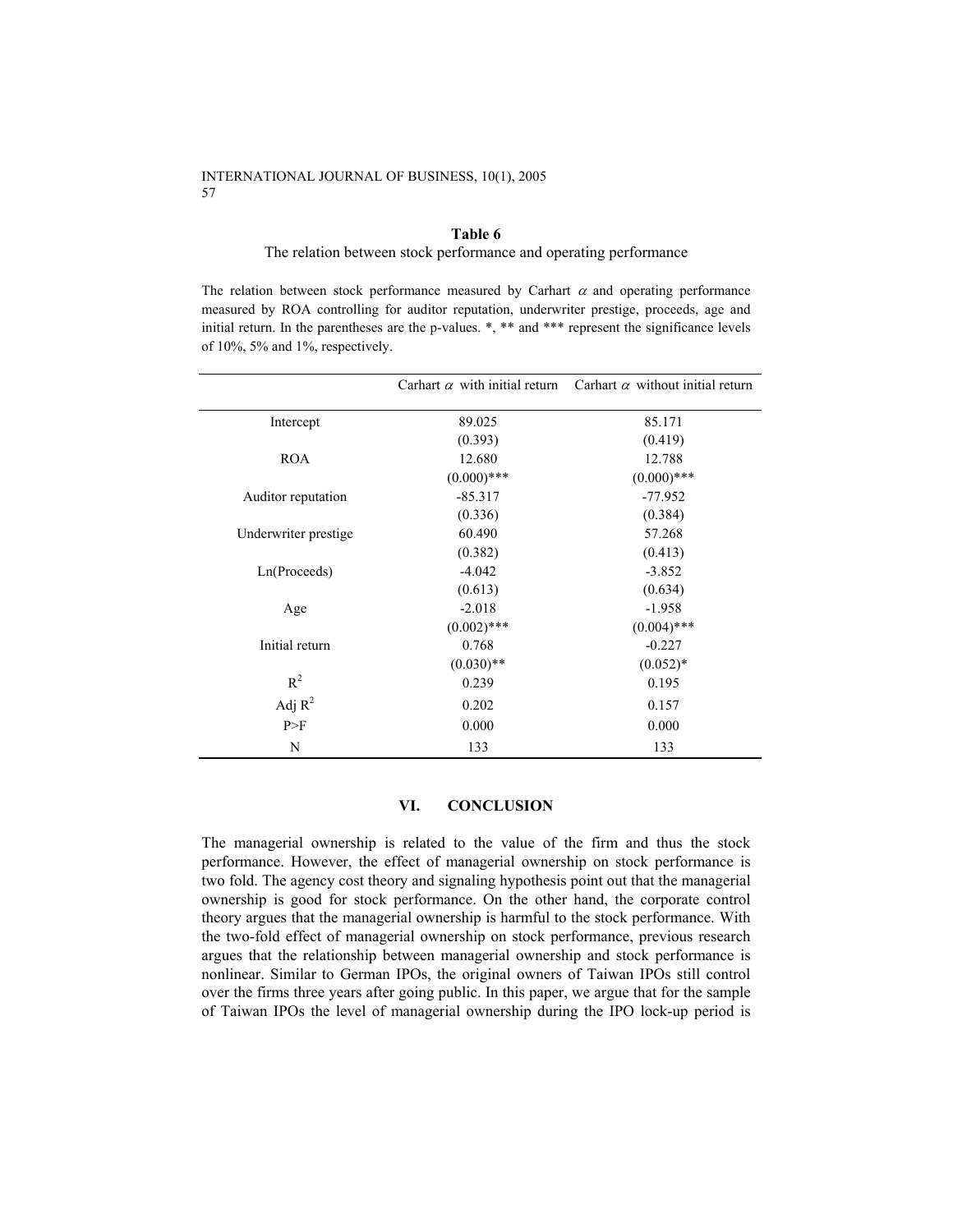high enough to control the firm. The effect of managerial ownership on IPO stock performance should be in a single direction. Consistent with Ehrhardt and Nowak (2003), our results show that the increase of managerial ownership of IPO firms decreases their stock performance. Furthermore, there is no non-linear relationship between managerial ownership and stock performance. With Taiwanese IPO sample, we find that corporate control effect dominates the agency effect or signaling effect of managerial ownership. Our results do not rule out the effect of agency costs resulting from managerial ownership. Nevertheless, we argue that at a high level of managerial ownership the agency cost is not significant related to the managerial ownership which is consistent with the finding of Goergen (1998).

#### **ENDNOTES**

- 1. Rule 144A is a US SEC rule issued in 1990 that modified a two-year holding period requirement on privately placed securities by permitting large institutions to trade these positions among themselves.
- 2. See Bessembinder and Chan (1995), Bailey, Stulz and Yen (1990), Pan, Chiou, Hocking and Rim (1991) and Rhee, Chang and Ageloff (1990).
- 3. In Taiwan, stocks requiring full delivery are the firms in financial distress. Original sample size is 136 IPOs issued from 1992 to 1996. 3 out of 136 require full delivery and thus are deleted from the sample. Typically, shares requiring full delivery perform poorer than ordinary shares.
- 4. Institutional ownership reported in TEJ consists of government ownership, financial institution ownership, mutual funds and qualified foreign institution investors' ownership.
- 5. TEJ data base is the most popular academic research base for finance and accounting in Taiwan.
- 6. A stock traded in Taiwan stock market on each trading day is subject to a 7% price limit based on its preceding closing price.
- 7. Please refer to Appendix for the details of forming SMB, HML and MOMENTUS.
- 8. Ritter (1991) indicates that the average age of IPOs in U.S. is 6 years old.
- 9. See Ritter (1991) for more details.

#### **REFERENCES**

- Aggarwal, R. and P. Rivoli, 1990, "Fads in the Initial Public Offering Market?," *Financial Management* 19, 45-57.
- Bathala, C. T., K. P. Moon and R. P. Rao, 1994, "Managerial Ownership, Debt Policy, and the Impact of Institutional Holdings: An Agency Theory Perspective," *Financial Management* 23, 38-50.
- Beatty, R. P., 1989, "Auditor Reputation and the Pricing oOf Initial Public Offerings," *Accounting Review* 64, 693-709.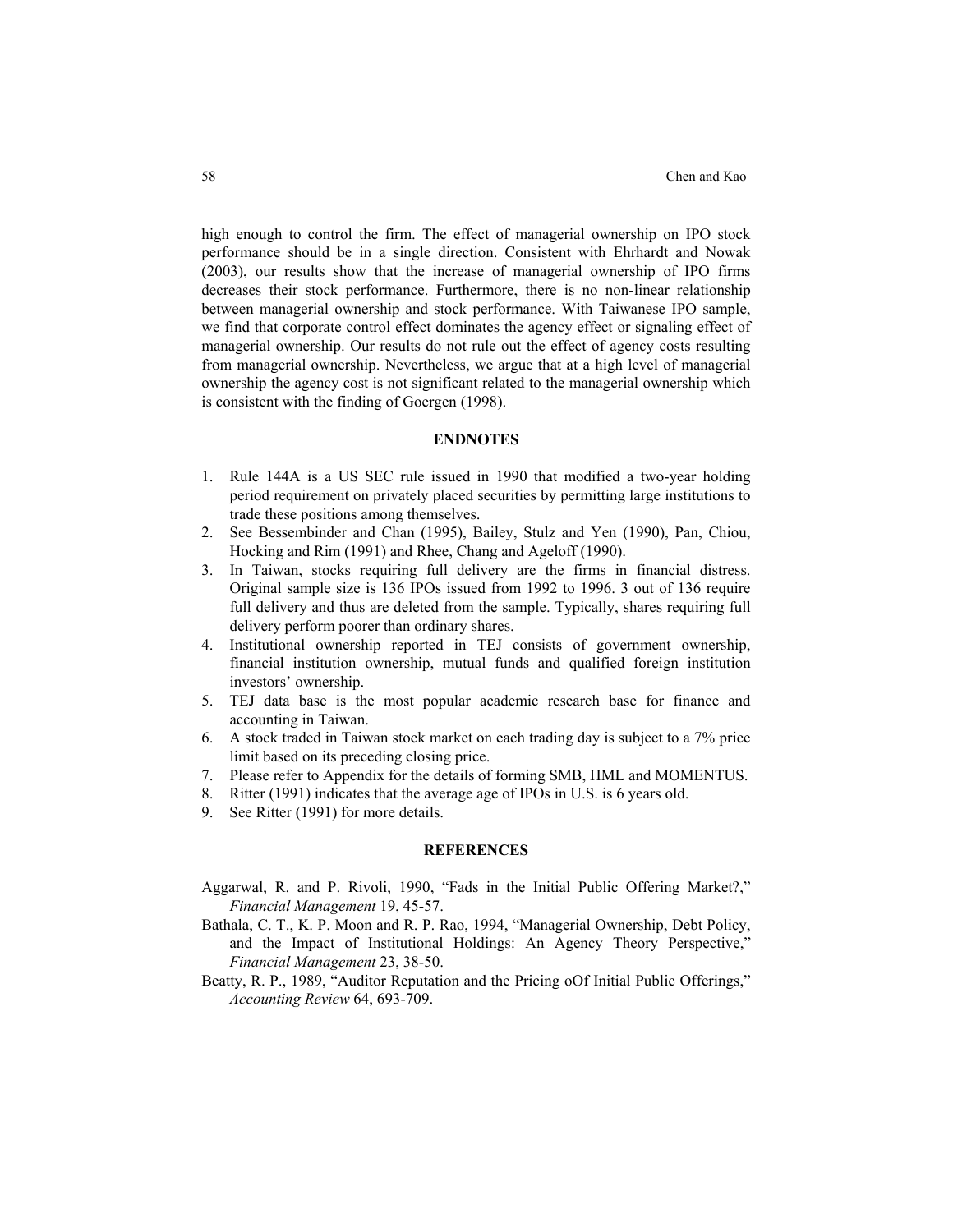- Carhart, M. M., 1997, "On Persistence in Mutual Fund Performance," *Journal of Finance* 52, 57-82.
- Carter, R. B. and S. Manaster, 1990, "Initial Public Offerings and Underwriter Reputation," *Journal of Finance* 45, 1045-1067.
- Carter, R., F. H. Dark and A. K. Singh, 1998, "Underwriter Reputation, Initial Returns, and the Long-Run Performance of Ipo Stocks," *Journal of Finance* 53, 285-311.
- Chang, L. C., 1998a, "The Effect of the Block Transactions from the Securities Dealers and Qfii (Qualified Foreign Institutional Investor) on the Capital Gain in Taiwan Stock Market (I)," *Taiwan Business Bank Quarterly* 21 (4), 57-70.
- Chang, L. C., 1998b, "The Effect of the Block Transactions from the Securities Dealers and QFII (Qualified Foreign Institutional Investor) on the Capital Gain in Taiwan Stock Market (II)," *Taiwan Business Bank Quarterly* 22 (1), 110-114.
- Chen, A and E. Tu, 2002, "The Determinants for Stock Returns in Emerging Market: The Case of Taiwan," *Studies in Economics and Finance* 20 (2), 58-77.
- Claessens, S., S. Djankov and L. Lang, 2000, "The Separation of Ownership and Control in East Asian Corporations," *Journal of Financial Economics* 58, 81-112.
- Claessens, S. J. Fan and L. Lang, 2002, "The Benefits and Costs of Group Affiliation," *Discussing paper* no. 2002/47, WIDER.
- Cole, R. A. and H. Mehran, 1998, "The Effect of Changes in Ownership Structure on Performance: Evidence from the Thrift Industry," *Journal of Financial Economics* 50, 291-317.
- Ehrhardt, O. and E. Nowak, 2003, "The Effect of IPOs on German Family-owned Firms: Governance Changes, Ownership Structure and Performance," *Journal of Small Business Management* 41 (2), 222-232.
- Fama, E and K. French, 1993, "Common Risk Factors in the Returns on Stocks and Bonds," *Journal of Financial Economics* 33, 3-56.
- Filatotchev, I. and K. Bishop, 2002, "Board Composition, Share Ownership and Underpricing of U.K. IPO Firms," *Strategic Management Journal* 23 (10), 941.955.
- Goergen, M, 1998, "Insider Retention and Long-run Performance in German and U.K. IPOs," *working paper*, University of Manchester Institute of Science and Technology.
- Grinblatt, M. and C. Y. Hwang, 1989, "Signalling and Pricing of New Issues," *Journal of Finance* 44, 393-420.
- Ibbotson, R. G. and J. R. Ritter, 1995, "Initial Public Offerings," *Handbooks of Operations Research and Management Science,* edited by R. A. Jarrow and V. Maksimovic and W. T. Ziemba, North-Holland.
- Israel, R., 1992, "Capital and Ownership and the Market for Corporate Control," *Review of Financial Studies* 5, 181-198.
- Jain, B. A. and O. Kini, 1994, "The Post-issue Operating Performance of IPO Firms," *Journal of Finance* 49, 1699-1726.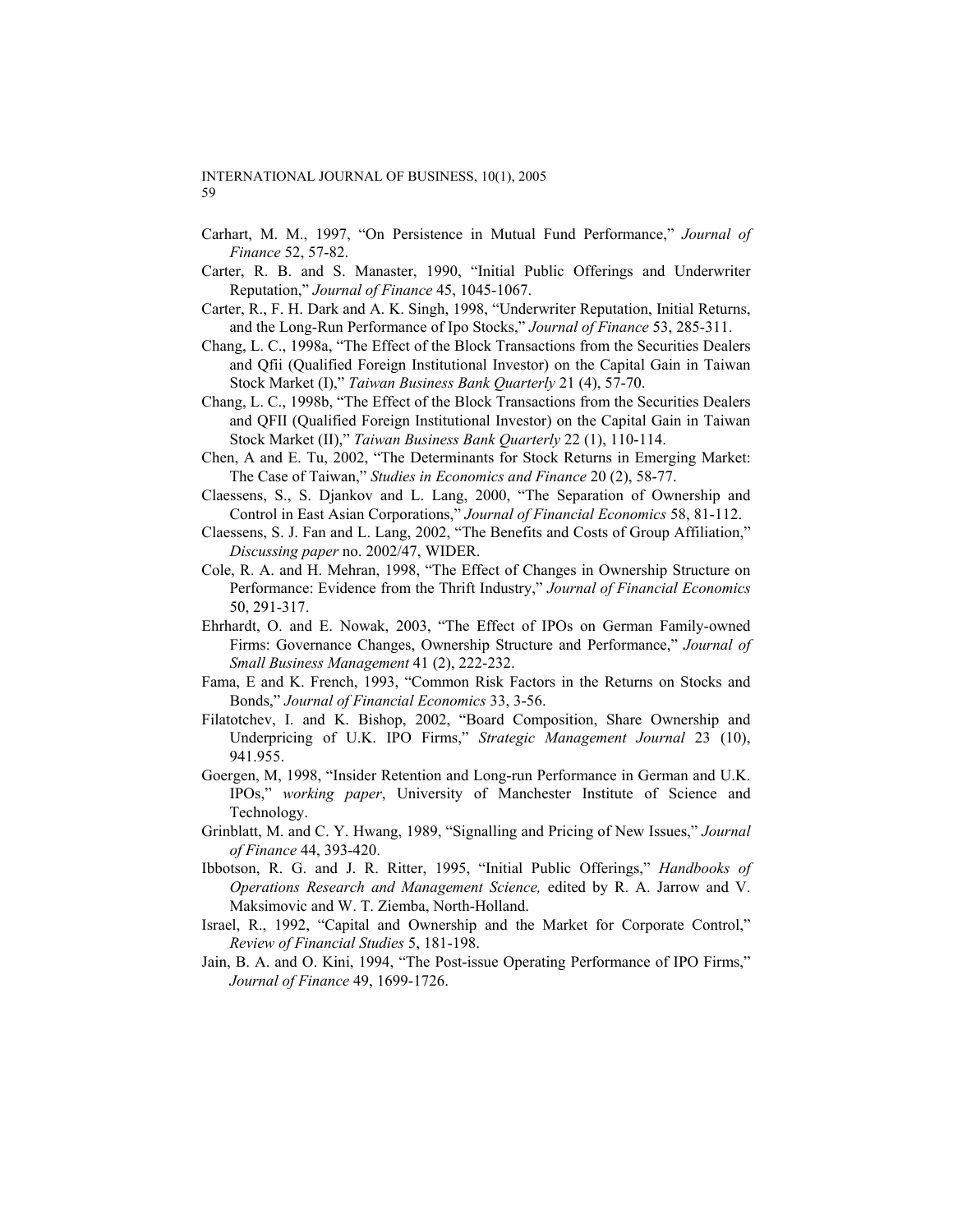- Jensen, M. and W. Meckling, 1976, "Theory of the Firm: Managerial Behavior, Agency Costs and Ownership Structure," *Journal of Financial Economics* 3, 305- 60.
- Jensen, M. C. and R. S. Ruback, 1983, "The Market for Corporate Control: The Scientific Evidence," *Journal of Financial Economics* 11, 5-50.
- Lang, L. and Y. Lee, 1999, "Performance of Various Transaction Frequencies under Call Markets: The Case of Taiwan," *Pacific-Basin Finance Journal*, 7, 23-39.
- Leland, H. and D. Pyle, 1977, "Informational Asymmetries, Financial Structure and Financial Intermediation," *Journal of Finance* 32, 371-387.
- Makhija, A. K. and M. Spiro, 2000, "Ownership Structure As A Determinant of Firm Value: Evidence from Newly Privatized Czech Firms," *Financial Review* 35, 1-32.
- McConnell, J. J. and H. Servaes, 1990, "Additional Evidence on Equity Ownership and Corporate Value," *Journal of Finance Economics* 27, 595-612.
- Mikkelson, W. H., M. Partch, and K. Shah, 1997, "Ownership and Operating Performance of Companies That Go Public," *Journal of Financial Economics* 44, 297-307
- Morck, R., A. Shleifer and R. W. Vishny, 1988, "Management Ownership and Market Valuation: An Empirical Analysis," *Journal of Finance Economics* 20, 293-315.
- Oswald, S. L. and J. S. Jahera, 1991, "The Influence of Ownership on Performance: An Empirical Study," *Strategic Management Journal* 12, 321-325.
- Pound, J., 1988, "Proxy Contests and the Efficiency of Shareholder Oversight," *Journal of Finance Economics* 20, 237-265.
- Ritter, J. R., 1991, "The Long-run Performance of Initial Public Offerings," *Journal of Finance* 46, 3-27.
- Schurmann, W. and K. Korfgen, 1997, *Familienunternehmen auf dem Weg zur Borse.* Munchen, Germany: Beck.
- Seetharaman, A., L. S. Zane and S. Bin, 2001, "Analytical and Empirical Evidence of the Impact of Tax Rates on the Trade-off between Debt and Managerial Ownership," *Journal of Accounting, Auditing & Finance* 16, 249-272.
- Shleifer, A. and R. Vishny, 1986, "Large Shareholders and Corporate Control," *Journal of Political Economy* 94, 461-488.
- Stulz, R., 1988, "Managerial Control of Voting Rights, Financing Policies and the Market for Corporate Control," *Journal of Finance Economics* 20, 25-54.
- Stulz, R., R. Walking and M. Song, 1990, "The Distribution of Target Ownership and the Diffusion of Gains in Successful Takeovers," *Journal of Finance* 45, 817-833.
- Titman, S. and J. Wei, 1999, "Understanding Stock Market Volatility: The Case of Korea and Taiwan," *Pacific-Basin Finance Journal* 7, 41-66.
- Yu, C. H. and Y. C. Lai, 1999, "On the Informational Leading Role of Foreign Institutional Investors," *Journal of Financial Studies* 7 (3), 1-26.